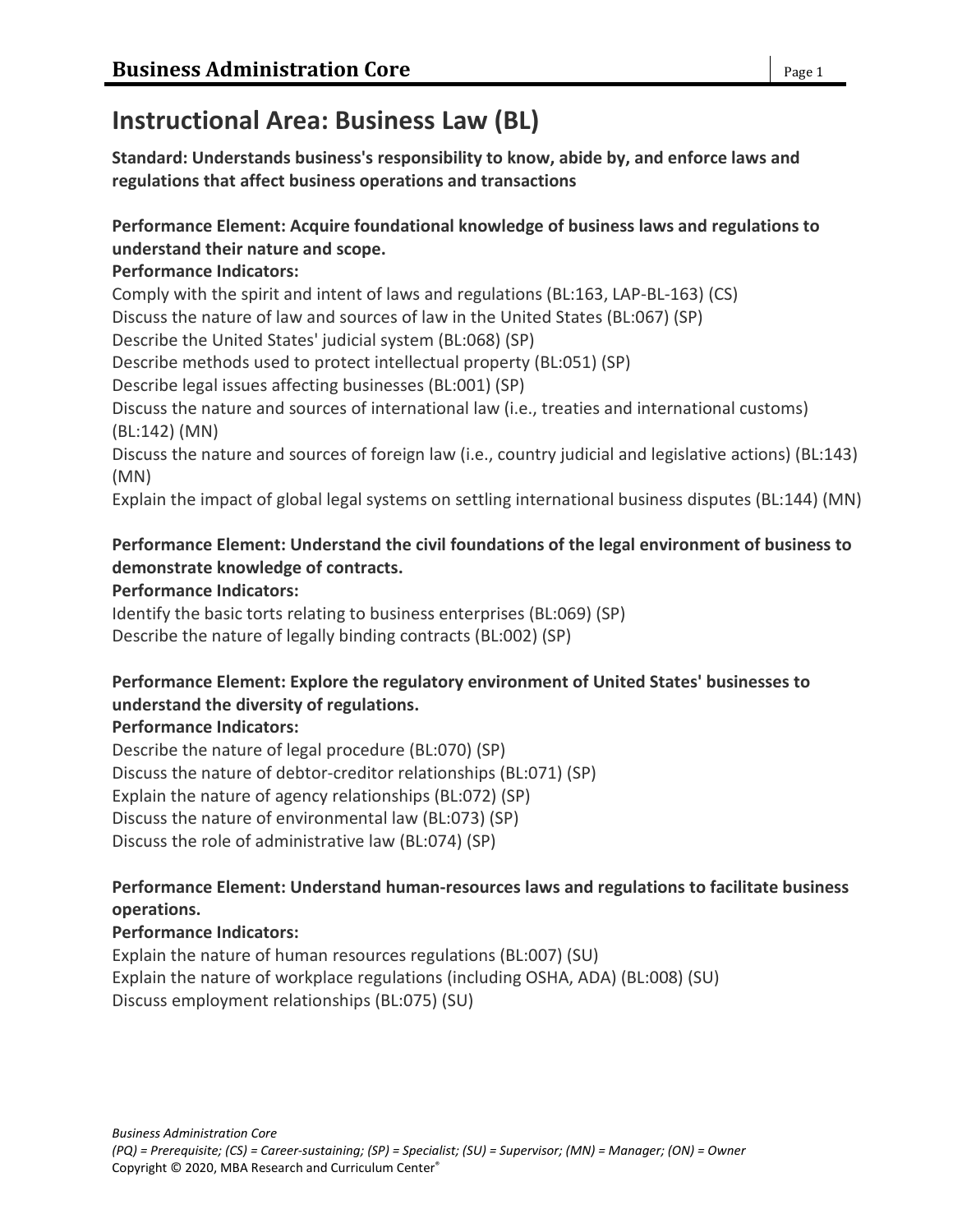#### **Performance Element: Apply knowledge of business ownership to establish and continue business operations. Performance Indicators:**

Explain types of business ownership (BL:003, LAP-BL-001) (CS) Select form of business ownership (BL:006, LAP-BL-006) (ON)

### **Performance Element: Acquire knowledge of commerce laws and regulations to continue business operations.**

### **Performance Indicators:**

Explain the nature of import/export law (BL:145) (SP) Describe the nature of customs regulations (BL:126) (SP) Explain the nature of trade regulations (BL:004) (MN) Describe the impact of anti-trust legislation (BL:076) (MN)

#### **Performance Element: Understand tax laws and regulations to adhere to government requirements.**

## **Performance Indicators:**

Explain the nature of tax regulations on business (BL:009) (ON) Explain the nature of businesses' reporting requirements (BL:010) (ON) Develop strategies for legal/government compliance (BL:011) (ON)

# **Instructional Area: Communication Skills (CO)**

**Standard: Understands the concepts, strategies, and systems used to obtain and convey ideas and information**

## **Performance Element: Read to acquire meaning from written material and to apply the information to a task.**

## **Performance Indicators:**

Identify sources that provide relevant, valid written material (CO:054) (PQ) Extract relevant information from written materials (CO:055) (PQ) Apply written directions to achieve tasks (CO:056) (PQ) Analyze company resources to ascertain policies and procedures (CO:057) (CS)

## **Performance Element: Apply active listening skills to demonstrate understanding of what is being said.**

#### **Performance Indicators:**

Explain communication techniques that support and encourage a speaker (CO:082) (PQ) Follow oral directions (CO:119) (PQ) Demonstrate active listening skills (CO:017, LAP-CO-017) (PQ)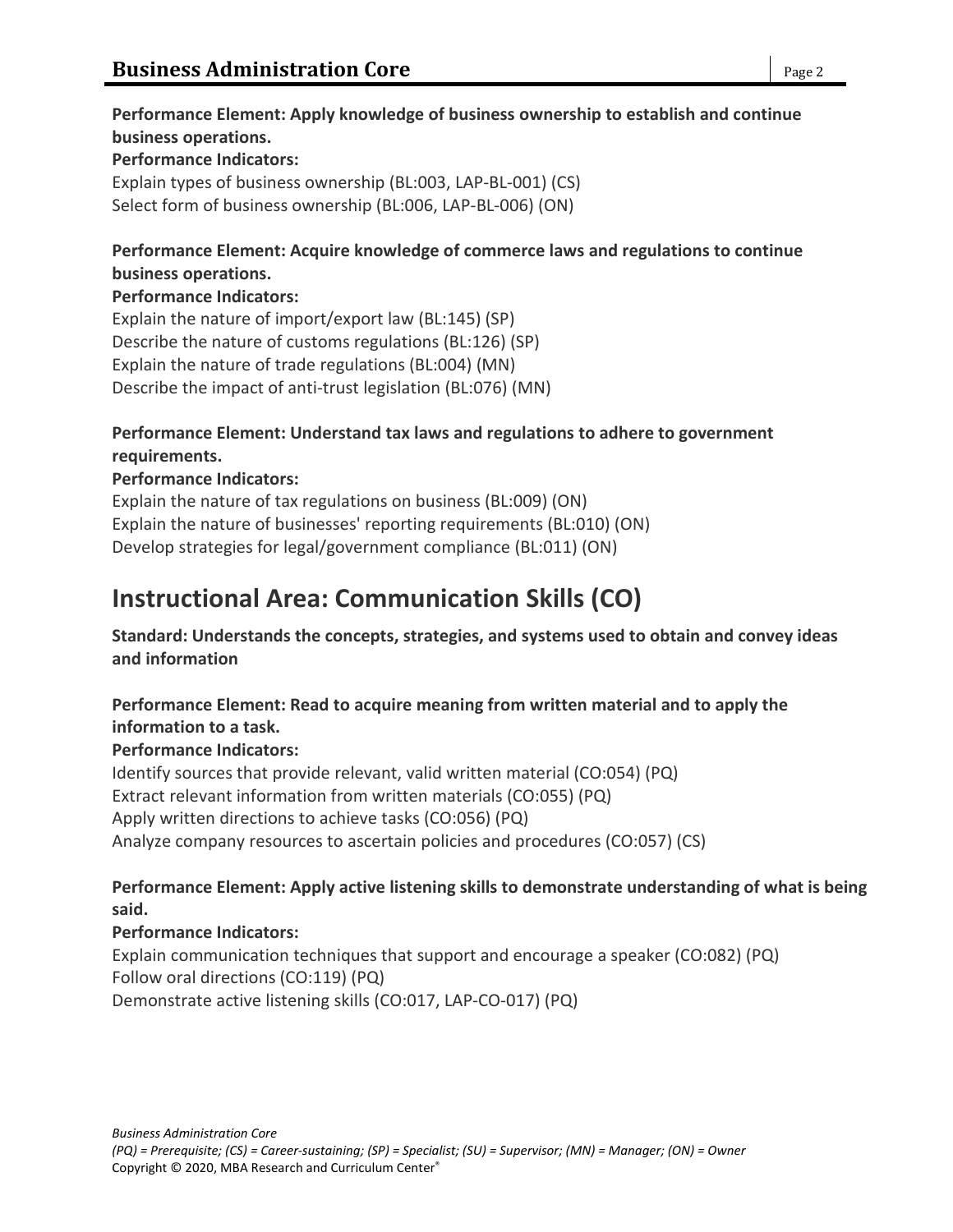```
Performance Element: Apply verbal skills to obtain and convey information.
Performance Indicators:
Explain the nature of effective verbal communications (CO:147) (PQ)
Ask relevant questions (CO:058) (PQ)
Interpret others' nonverbal cues (CO:059) (PQ)
Provide legitimate responses to inquiries (CO:060) (PQ)
Give verbal directions (CO:083) (PQ)
Employ communication styles appropriate to target audience (CO:084) (CS)
Defend ideas objectively (CO:061) (CS)
Handle telephone calls in a businesslike manner (CO:114) (CS)
Participate in group discussions (CO:053) (CS)
Facilitate (lead) group discussions (CO:201) (SP)
Make oral presentations (CO:025, LAP-CO-025) (SP)
```
#### **Performance Element: Record information to maintain and present a report of business activity. Performance Indicators:**

Utilize note-taking strategies (CO:085) (CS) Organize information (CO:086) (CS) Select and use appropriate graphic aids (CO:087) (CS)

#### **Performance Element: Write internal and external business correspondence to convey and obtain information effectively.**

#### **Performance Indicators:**

Explain the nature of effective written communications (CO:016) (CS) Select and utilize appropriate formats for professional writing (CO:088) (CS) Edit and revise written work consistent with professional standards (CO:089) (CS) Write professional emails (CO:090) (CS) Write business letters (CO:133) (CS) Write informational messages (CO:039) (CS) Write inquiries (CO:040) (CS) Write persuasive messages (CO:031) (SP) Write executive summaries (CO:091) (SP) Prepare simple written reports (CO:094) (SP) Explain how digital communications (e.g., email, text messages, chats) exposes business to risk (CO:202) (SP) Adapt written correspondence to targeted audiences (CO:203) (SP) Use data visualization techniques (e.g., infographics, heat-maps, dynamic model outputs) (CO:204) (SP) Prepare complex written reports (CO:009) (MN) Write proposals (CO:062) (MN)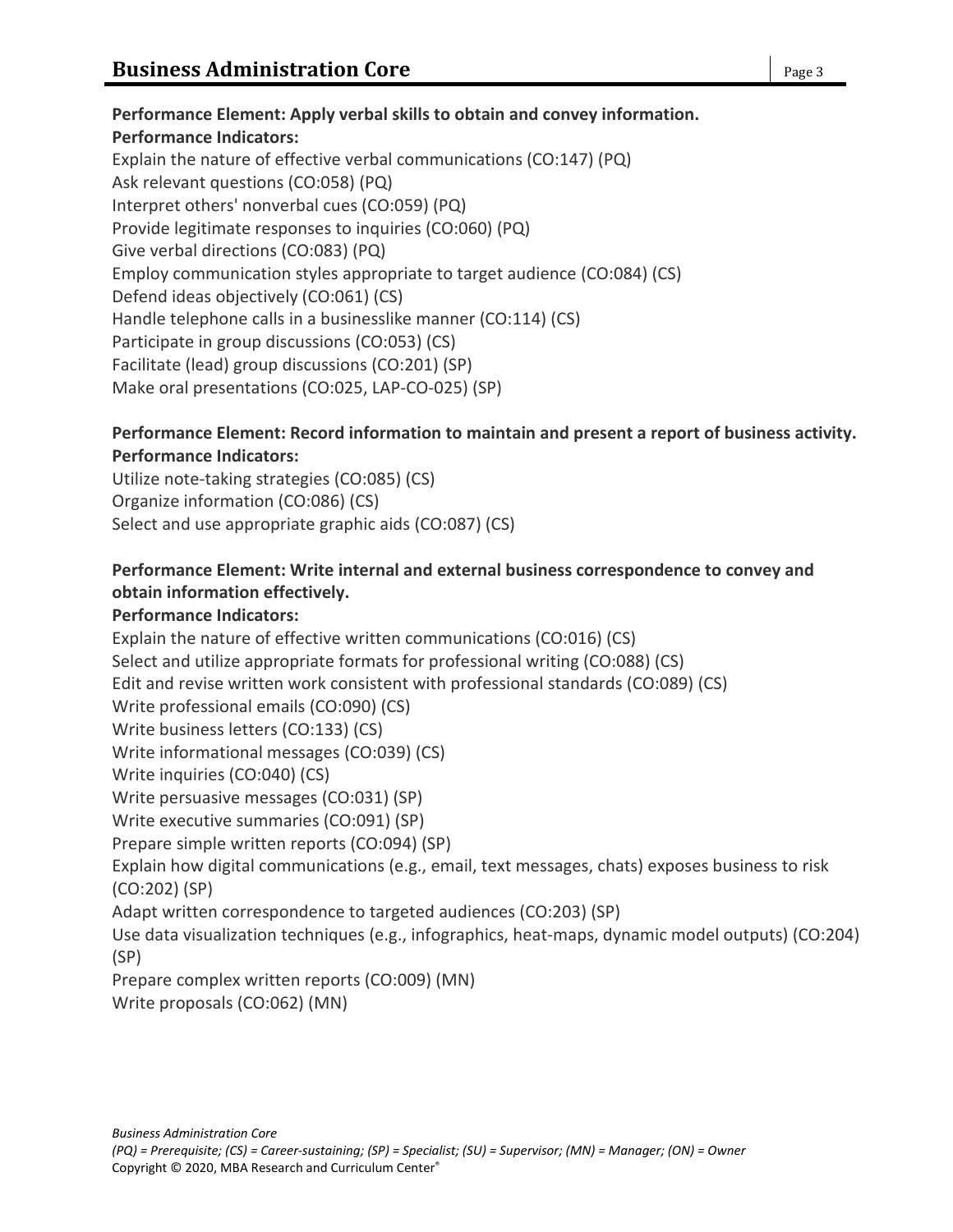## **Performance Element: Communicate with staff to clarify workplace objectives. Performance Indicators:** Explain the nature of staff communication (CO:014) (CS)

Choose and use appropriate channel for workplace communication (CO:092) (CS) Participate in a staff meeting (CO:063) (CS) Participate in problem-solving groups (CO:067) (CS) Provide directions for completing job tasks (CO:139) (SU) Update employees on business and economic trends (CO:172) (SU) Conduct a staff meeting (CO:140) (SU) Conduct planning meetings (CO:052) (SU)

# **Instructional Area: Customer Relations (CR)**

## **Standard: Understands the techniques and strategies used to foster positive, ongoing relationships with customers**

## **Performance Element: Foster positive relationships with customers to enhance company image. Performance Indicators:**

Explain the nature of positive customer relations (CR:003, LAP-CR-003) (CS) Demonstrate a customer-service mindset (CR:004, LAP-CR-004) (CS) Develop rapport with customers (CR:029) (CS) Reinforce service orientation through communication (CR:005) (CS) Respond to customer inquiries (CR:006) (CS) Adapt communication to the cultural and social differences among clients (CR:019) (CS) Interpret business policies to customers/clients (CR:007) (CS) Build and maintain relationships with customers (CR:030) (SP) Explain management's role in customer relations (CR:008) (MN)

## **Performance Element: Resolve conflicts with/for customers to encourage repeat business. Performance Indicators:**

Handle difficult customers (CR:009, LAP-CR-009) (CS) Handle customer/client complaints (CR:010, LAP-CR-010) (CS)

## **Performance Element: Reinforce company's image to exhibit the company's brand promise. Performance Indicators:**

Identify company's brand promise (CR:001, LAP-CR-006) (CS) Determine ways of reinforcing the company's image through employee performance (CR:002) (CS)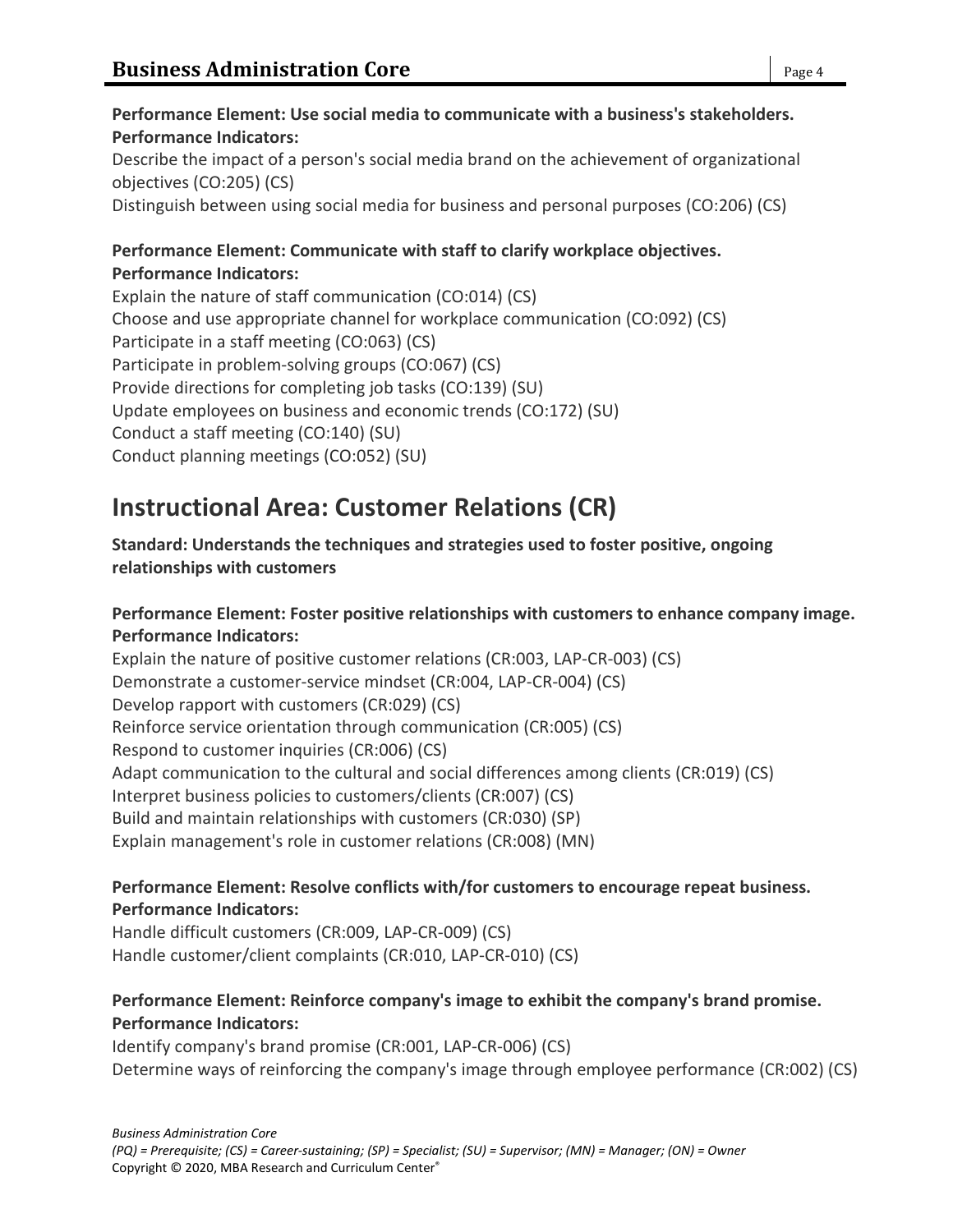## **Performance Element: Understand the nature of customer relationship management to show its contributions to a company.**

#### **Performance Indicators:**

Discuss the nature of customer relationship management (CR:016, LAP-CR-016) (SP) Explain the role of ethics in customer relationship management (CR:017, LAP-CR-017) (SP) Describe the use of technology in customer relationship management (CR:018) (SP)

## **Instructional Area: Economics (EC)**

**Standard: Understands the economic principles and concepts fundamental to business operations**

### **Performance Element: Understand fundamental economic concepts to obtain a foundation for employment in business.**

#### **Performance Indicators:**

Distinguish between economic goods and services (EC:002, LAP-EC-010) (CS) Explain the concept of economic resources (EC:003, LAP-EC-014) (CS) Describe the concepts of economics and economic activities (EC:001, LAP-EC-006) (CS) Determine economic utilities created by business activities (EC:004, LAP-EC-013) (CS) Explain the principles of supply and demand (EC:005, LAP-EC-011) (CS) Describe the functions of prices in markets (EC:006, LAP-EC-012) (CS)

#### **Performance Element: Understand the nature of business to show its contributions to society. Performance Indicators:**

Explain the role of business in society (EC:070, LAP-EC-070) (CS) Describe types of business activities (EC:071, LAP-EC-071) (CS) Describe types of business models (EC:138) (SP) Explain the organizational design of businesses (EC:103, LAP-EC-103) (SP) Discuss the global environment in which businesses operate (EC:104, LAP-EC-104) (SP) Describe factors that affect the business environment (EC:105, LAP-EC-105) (SP) Explain the nature of business ethics (EC:106, LAP-EC-106) (SP) Explain how organizations adapt to today's markets (EC:107, LAP-EC-107) (SP)

#### **Performance Element: Understand economic systems to be able to recognize the environments in which businesses function.**

#### **Performance Indicators:**

Explain the types of economic systems (EC:007, LAP-EC-017) (CS) Identify the impact of small business/entrepreneurship on market economies (EC:065) (CS) Explain the concept of private enterprise (EC:009, LAP-EC-015) (CS) Identify factors affecting a business's profit (EC:010, LAP-EC-002) (CS) Determine factors affecting business risk (EC:011, LAP-EC-003) (CS) Explain the concept of competition (EC:012, LAP-EC-008) (CS)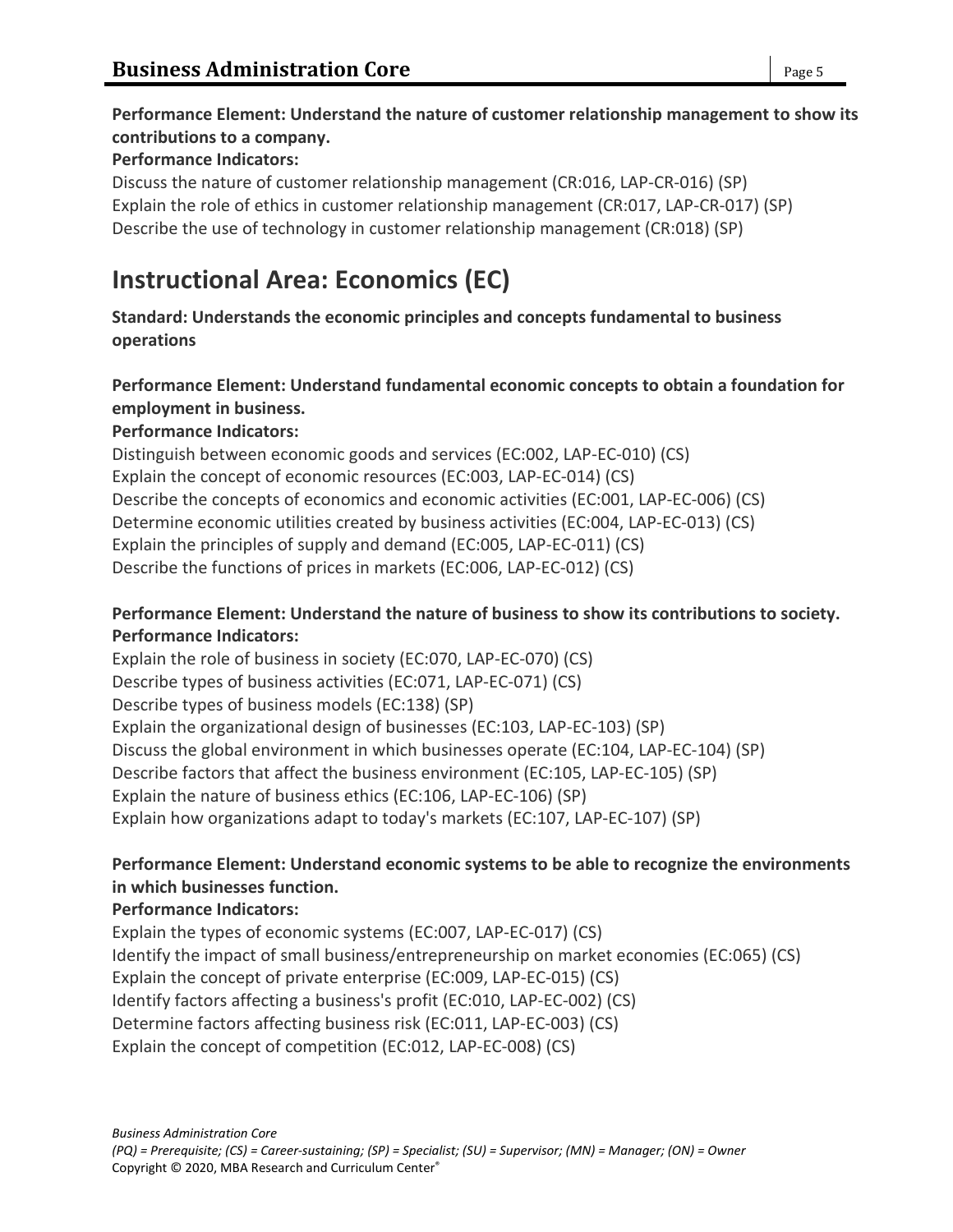#### **Performance Element: Acquire knowledge of the impact of government on business activities to make informed economic decisions.**

#### **Performance Indicators:**

Determine the relationship between government and business (EC:008, LAP-EC-016) (CS) Describe the nature of taxes (EC:072, LAP-EC-072) (SP) Discuss the nature of monetary policy (EC:073) (MN) Discuss the supply and demand for money (EC:096) (MN) Explain the role of the Federal Reserve System (EC:097) (MN) Explain the concept of fiscal policies (EC:074) (MN) Describe the effects of fiscal and monetary policies (EC:098) (MN) Describe the effects of foreign fiscal and monetary policies on the domestic economy (EC:139) (MN)

### **Performance Element: Analyze cost/profit relationships to guide business decision-making. Performance Indicators:**

Explain the concept of productivity (EC:013, LAP-EC-018) (CS) Analyze impact of specialization/division of labor on productivity (EC:014, LAP-EC-007) (SP) Explain the concept of organized labor and business (EC:015, LAP-EC-005) (SP) Explain the impact of the law of diminishing returns (EC:023, LAP-EC-031) (SP) Describe the concept of economies of scale (EC:077) (MN)

## **Performance Element: Understand economic indicators to recognize economic trends and conditions.**

## **Performance Indicators:**

Discuss the measure of consumer spending as an economic indicator (EC:081) (SP) Describe the economic impact of inflation on business (EC:083, LAP-EC-083) (SP) Explain the concept of Gross Domestic Product (GDP) (EC:017, LAP-EC-001) (SP) Discuss the impact of a nation's unemployment rates (EC:082, LAP-EC-082) (SP) Explain the economic impact of interest-rate fluctuations (EC:084) (SP) Determine the impact of business cycles on business activities (EC:018, LAP-EC-009) (SP)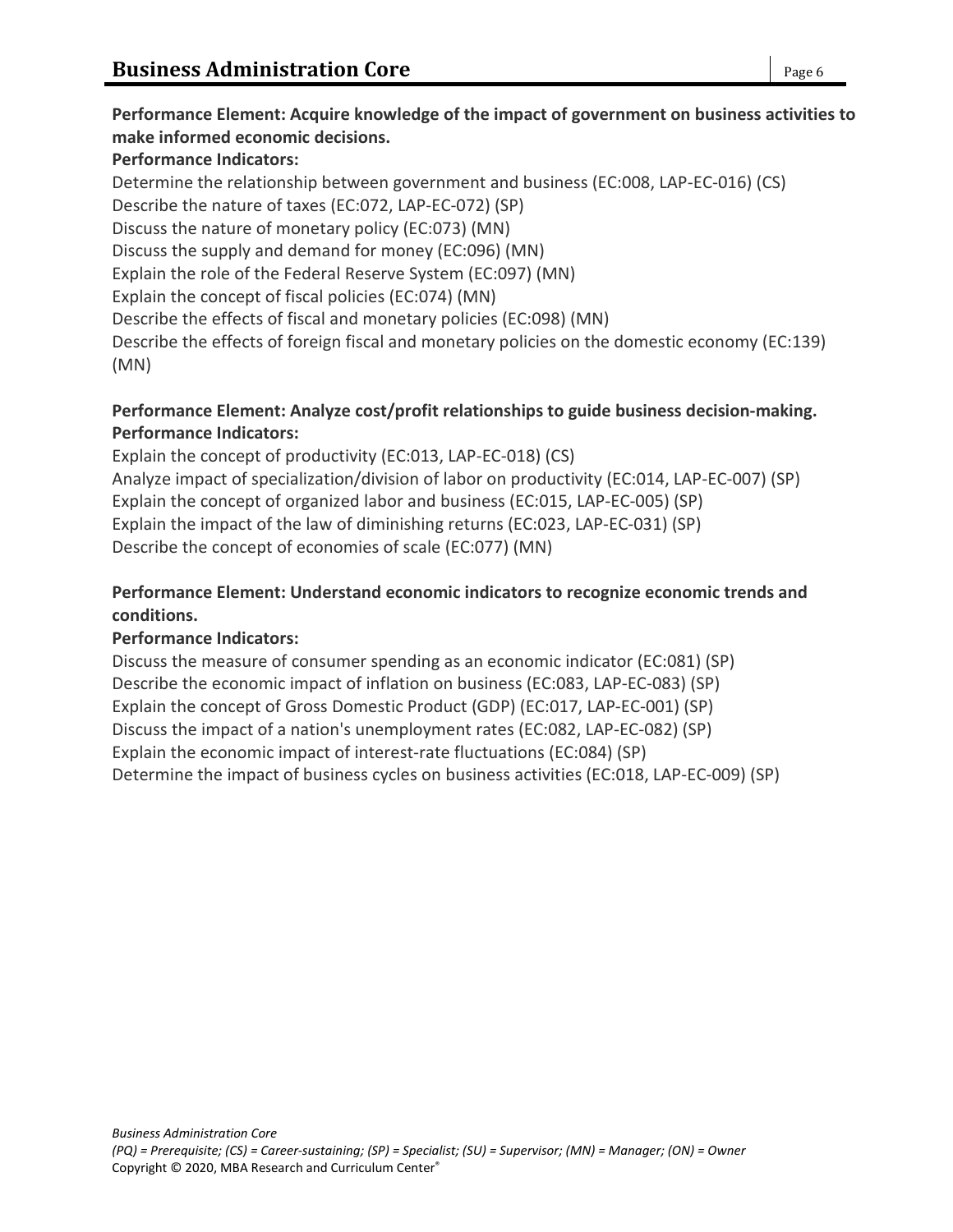## **Performance Element: Understand global trade's impact to aid business decision-making. Performance Indicators:** Explain the nature of global trade (EC:016, LAP-EC-004) (SP) Discuss the impact of globalization on business (EC:109) (SP) Describe the determinants of exchange rates and their effects on the domestic economy (EC:100, LAP-EC-100) (SP) Explain cultural considerations that impact global business relations (EC:110) (SP) Discuss the impact of cultural and social environments on global trade (EC:045, LAP-EC-045) (SP) Describe the impact of electronic communication tools (e.g., Internet, video- and computerconferencing, webcasts, email) on global business activities (EC:111) (SP) Explain the impact of major trade alliances on business activities (EC:112) (SP) Describe the impact of the political environment on world trade (EC:113) (SP) Explain the impact of geography on world trade (EC:114) (SP) Describe the impact of a country's history on world trade (EC:115) (SP) Explain the impact of a country's economic development on world trade (EC:116) (SP) Discuss the impact of bribery and foreign monetary payments on business (EC:140) (SP) Identify requirements for international business travel (e.g., passport, visa, proof of citizenship, immunizations, and sponsorship letters) (EC:141) (SP) Explain labor issues associated with global trade (EC:101) (SU) Discuss the potential impact of emerging economies on business activities (EC:117) (MN) **Instructional Area: Emotional Intelligence (EI)**

## **Standard: Understands techniques, strategies, and systems used to foster self-understanding and enhance relationships with others**

## **Performance Element: Foster self-understanding to recognize the impact of personal feelings on others.**

## **Performance Indicators:**

Describe the nature of emotional intelligence (EI:001, LAP-EI-001) (PQ) Explain the concept of self esteem (EI:016) (PQ) Recognize and overcome personal biases and stereotypes (EI:017, LAP-EI-139) (PQ) Assess personal strengths and weaknesses (EI:002, LAP-EI-017) (PQ) Assess personal behavior and values (EI:126, LAP-EI-126) (PQ)

## **Performance Element: Develop personal traits to foster career advancement. Performance Indicators:**

Identify desirable personality traits important to business (EI:018, LAP-EI-009) (PQ) Exhibit self-confidence (EI:023) (PQ) Demonstrate interest and enthusiasm (EI:020) (PQ) Demonstrate initiative (EI:024, LAP-EI-240) (PQ)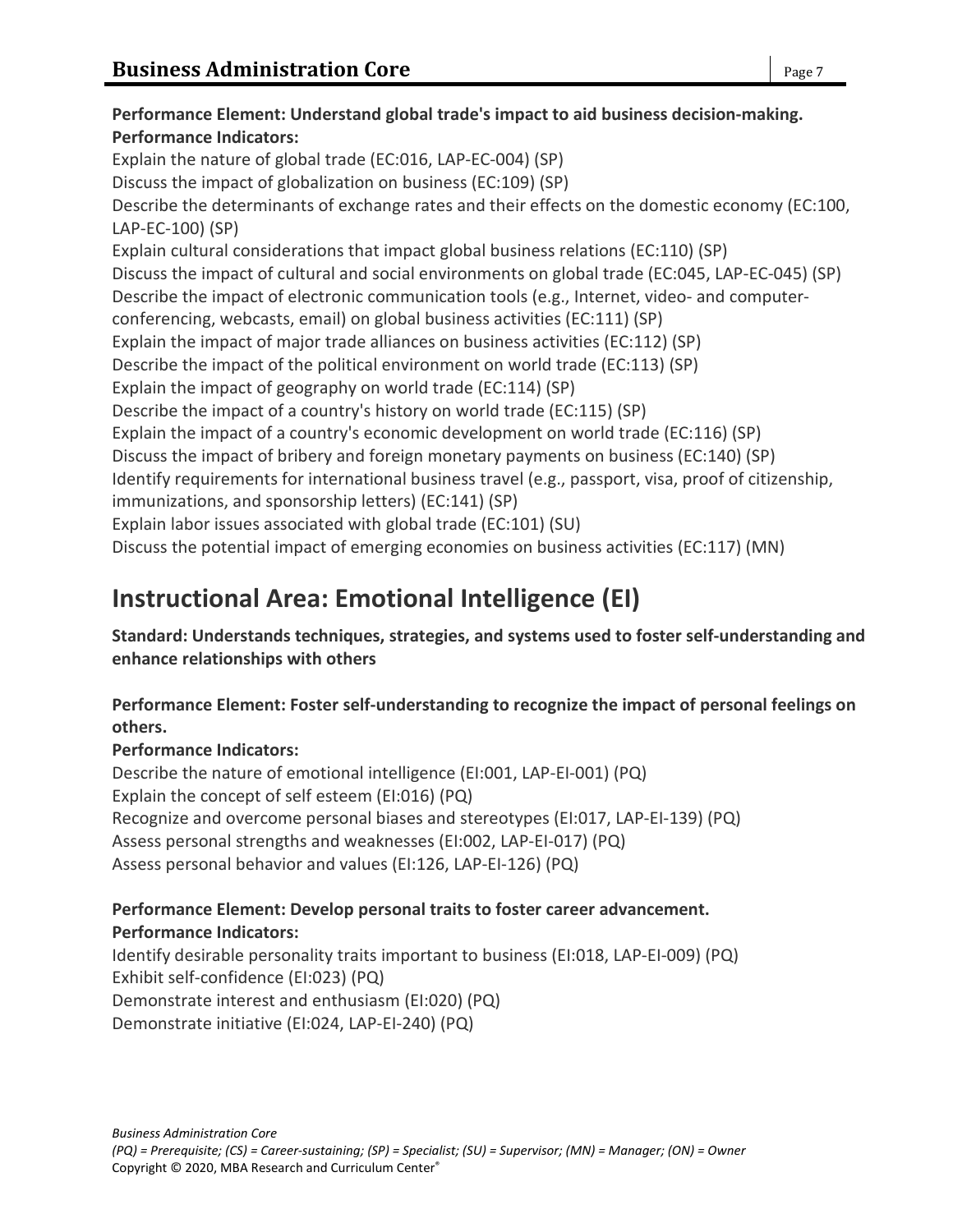## **Performance Element: Apply ethics to demonstrate trustworthiness. Performance Indicators:** Demonstrate honesty and integrity (EI:022, LAP-EI-138) (PQ)

Demonstrate responsible behavior (EI:021, LAP-EI-021) (PQ) Demonstrate fairness (EI:127, LAP-EI-127) (PQ) Assess risks of personal decisions (EI:091, LAP-EI-091) (PQ) Demonstrate ethical work habits (EI:004, LAP-EI-004) (PQ) Take responsibility for decisions and actions (EI:075, LAP-EI-075) (PQ) Build trust in relationships (EI:128, LAP-EI-128) (CS) Describe the nature of ethics (EI:123, LAP-EI-123) (CS) Explain reasons for ethical dilemmas (EI:124, LAP-EI-124) (CS) Recognize and respond to ethical dilemmas (EI:125, LAP-EI-125) (CS) Manage commitments in a timely manner (EI:077, LAP-EI-077) (CS) Develop tolerance for ambiguity (EI:092, LAP-EI-092) (CS)

#### **Performance Element: Exhibit techniques to manage emotional reactions to people and situations.**

#### **Performance Indicators:**

Exhibit a positive attitude (EI:019, LAP-EI-003) (PQ) Demonstrate self-control (EI:025, LAP-EI-014) (PQ) Explain the use of feedback for personal growth (EI:003, LAP-EI-015) (PQ) Adjust to change (EI:026) (PQ)

## **Performance Element: Identify with others' feelings, needs, and concerns to enhance interpersonal relations.**

#### **Performance Indicators:**

Respect the privacy of others (EI:029) (PQ) Show empathy for others (EI:030, LAP-EI-030) (PQ) Maintain the confidentiality of others (EI:103) (CS) Exhibit cultural sensitivity (EI:033, LAP-EI-033) (CS) Leverage personality types in business situations (EI:104) (SP) Adapt management style to the personality type of others (EI:105) (SU)

#### **Performance Element: Use communication skills to foster open, honest communications. Performance Indicators:**

Explain the nature of effective communications (EI:007, LAP-EI-140) (PQ) Explain ethical considerations in providing information (EI:038) (SP) Foster open, honest communication (EI:129, LAP-EI-129) (SP) Collaborate with others (EI:130, LAP-EI-130) (SP) Solicit feedback (EI:106) (SP) Use social media to solicit new ideas and solutions (EI:107) (SP)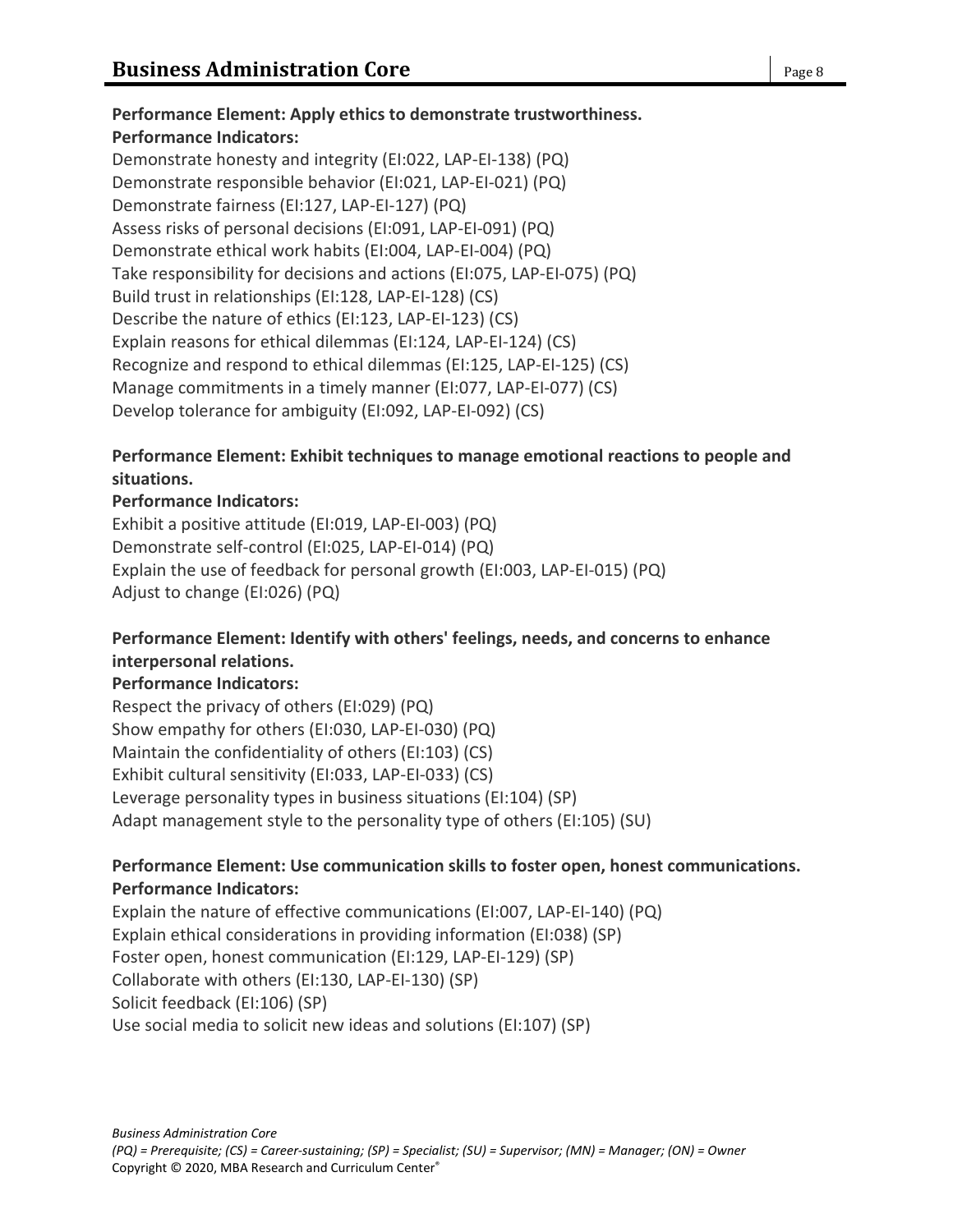## **Performance Element: Use communication skills to influence others.**

#### **Performance Indicators:**

"Sell" ideas to others (EI:108, LAP-EI-108) (SP) Persuade others (EI:012, LAP-EI-121) (SP) Demonstrate negotiation skills (EI:062, LAP-EI-062) (SP) Offer constructive criticism (EI:080) (SU)

#### **Performance Element: Manage stressful situations to minimize potential negative impact. Performance Indicators:**

Use appropriate assertiveness (EI:008, LAP-EI-018) (PQ) Use conflict-resolution skills (EI:015, LAP-EI-007) (CS) Explain the nature of office politics (EI:109) (CS) Overcome problems and difficulties associated with office politics/turf wars (EI:095) (CS) Explain the nature of stress management (EI:028, LAP-EI-028) (SP) Manage crises in relationships (EI:110) (SU)

#### **Performance Element: Implement teamwork techniques to accomplish goals. Performance Indicators:**

Participate as a team member (EI:045, LAP-EI-045) (CS) Use consensus-building skills (EI:011, LAP-EI-019) (SP) Motivate team members (EI:059, LAP-EI-059) (SP) Encourage team building (EI:044) (SU)

#### **Performance Element: Employ leadership skills to achieve workplace objectives. Performance Indicators:**

Explain the concept of leadership (EI:009, LAP-EI-016) (CS) Explain the nature of ethical leadership (EI:131, LAP-EI-131) (CS) Model ethical behavior (EI:132, LAP-EI-132) (CS) Determine personal vision (EI:063, LAP-EI-063) (CS) Inspire others (EI:133, LAP-EI-133) (CS) Demonstrate adaptability (EI:006, LAP-EI-023) (CS) Develop an achievement orientation (EI:027, LAP-EI-027) (CS) Challenge the status quo (EI:134, LAP-EI-134) (CS) Lead change (EI:005, LAP-EI-022) (CS) Enlist others in working toward a shared vision (EI:060, LAP-EI-060) (CS) Coach others (EI:041, LAP-EI-041) (CS) Use power appropriately (EI:135, LAP-EI-135) (SP) Act as a role model to fulfill the organization's standards/values (EI:111) (SU) Recognize/Reward others for their efforts and contributions (EI:014, LAP-EI-141) (SP)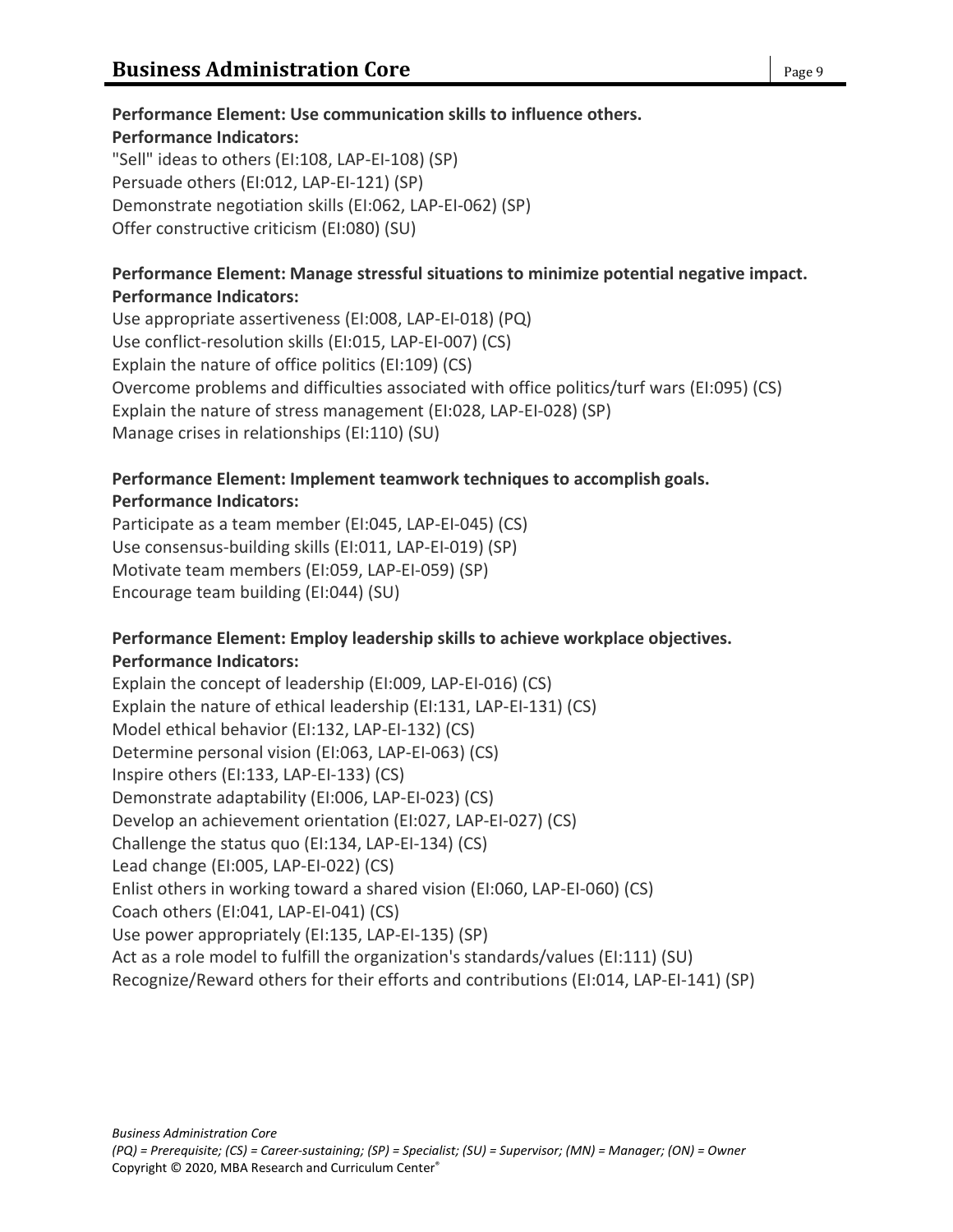## **Performance Element: Manage internal and external business relationships to foster positive interactions.**

## **Performance Indicators:**

Treat others with dignity and respect (EI:036, LAP-EI-036) (PQ) Foster positive working relationships (EI:037, LAP-EI-037) (CS) Consider conflicting viewpoints (EI:136, LAP-EI-136) (CS) Assess long-term value and impact of actions on others (EI:137, LAP-EI-137) (SP) Maintain collaborative partnerships with colleagues (EI:061) (SP) Explain the impact of political relationships within an organization (EI:034) (SP) Explain the nature of organizational culture (EI:064, LAP-EI-064) (SP) Interpret and adapt to a business's culture (EI:112) (SP) Determine stakeholder expectations (EI:113) (MN) Establish strategic relationships with others (EI:114) (MN) Share best practices with key individuals and groups (EI:115) (MN) Leverage business relationships (EI:116) (MN)

# **Instructional Area: Entrepreneurship (EN)**

**Standard: Understands the concepts, processes, and skills associated with identifying new ideas, opportunities, and methods and with creating or starting a new project or venture**

## **Performance Element: Understand fundamental factors about entrepreneurship to recognize its role and importance in the economy**

#### **Performance Indicators:**

Describe the nature of entrepreneurship (EN:039) (SP) Explain the role requirements of entrepreneurs and owners (EN:040) (SP) Describe the use of business ethics in entrepreneurship (EN:044, LAP-EN-044) (SP) Describe small-business opportunities in international trade (EN:041) (SP)

## **Performance Element: Employ entrepreneurial discovery strategies to generate feasible ideas for business ventures.**

#### **Performance Indicators:**

Explain the need for entrepreneurial discovery (EN:001) (ON) Discuss entrepreneurial discovery processes (EN:002) (ON) Assess global trends and opportunities for business ventures (EN:003) (ON) Determine opportunities for venture creation (EN:004) (ON) Assess opportunities for venture creation (EN:005) (ON) Generate venture ideas (EN:006) (ON) Determine feasibility of venture ideas (EN:038, LAP-EN-038) (ON)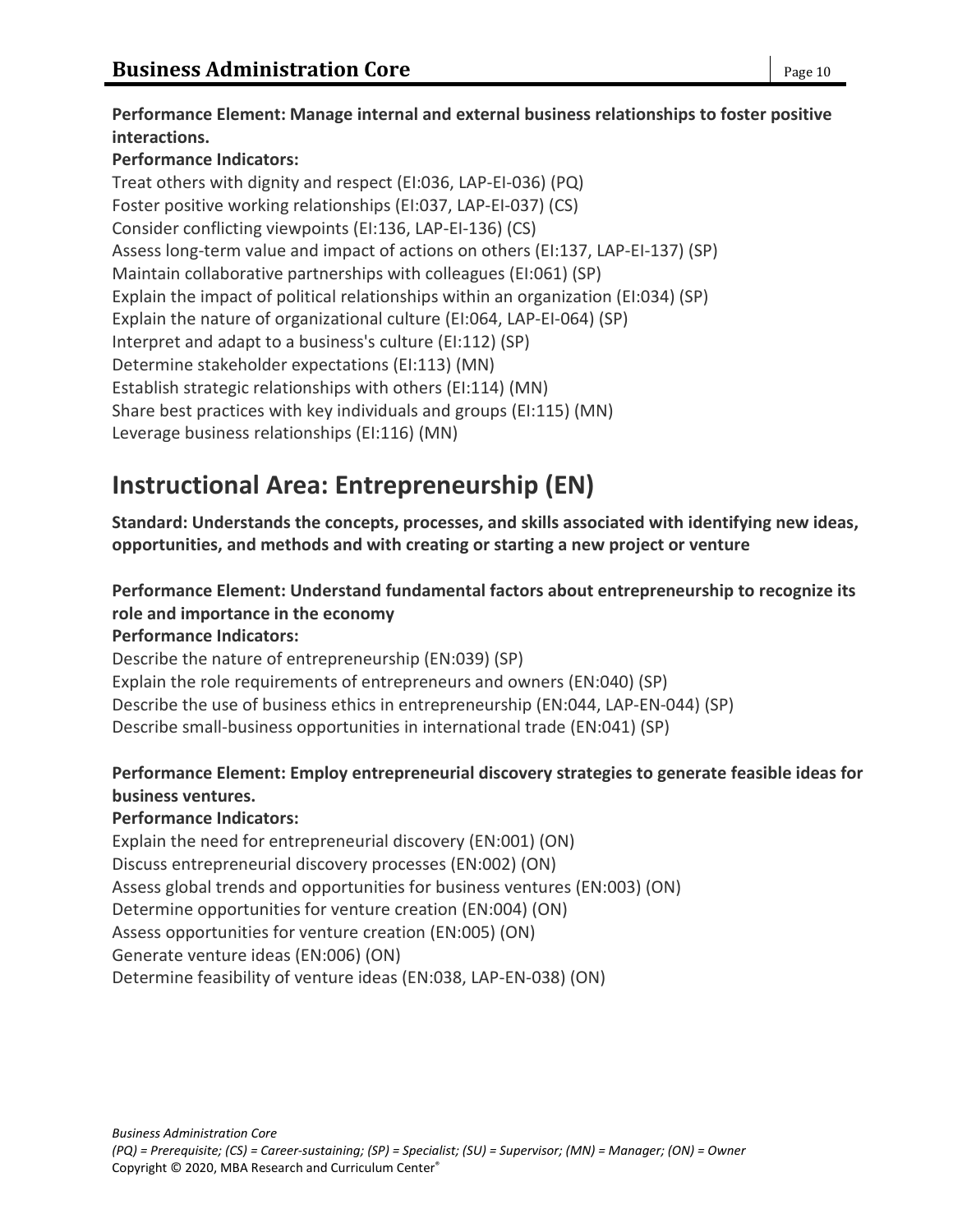#### **Performance Element: Develop concept for new business venture to evaluate its success potential.**

## **Performance Indicators:**

Describe entrepreneurial planning considerations (EN:007) (ON) Explain tools used by entrepreneurs for venture planning (EN:008) (ON) Assess start-up requirements (EN:009) (ON) Assess risks associated with venture (EN:010) (ON) Describe external resources useful to entrepreneurs during concept development (EN:011) (ON) Assess the need to use external resources for concept development (EN:012) (ON) Select strategies to protect intellectual property (EN:013) (ON) Use components of business plan to define venture idea (EN:014) (ON) Select market-entry strategies for conducting business internationally (EN:122) (ON)

### **Performance Element: Determine needed resources for a new business venture to contribute to its start-up viability.**

## **Performance Indicators:**

Describe processes used to acquire adequate financial resources for venture creation/start-up (EN:015) (ON)

Select sources to finance venture creation/start-up (EN:016) (ON)

Explain factors to consider in determining a venture's human-resources needs (EN:017) (ON)

Explain considerations in making the decision to hire staff (EN:018) (ON)

Describe considerations in selecting capital resources (EN:019) (ON)

Identify capital resources needed for the venture (EN:020) (ON)

Assess the costs/benefits associated with resources (EN:021) (ON)

## **Performance Element: Actualize new business venture to generate profit and/or meet objectives. Performance Indicators:**

Establish banking procedures (EN:042) (ON) Use external resources to supplement entrepreneur's expertise (EN:022) (ON) Explain the complexity of business operations (EN:023) (ON) Establish line of credit (EN:043) (ON) Evaluate risk-taking opportunities (EN:024) (ON) Explain the need for business systems and procedures (EN:025) (ON) Describe the use of operating procedures (EN:026) (ON) Explain methods/processes for organizing workflow (EN:027) (ON) Develop and/or provide product/service (EN:028) (ON) Use creative problem-solving in business activities/decisions (EN:029) (ON) Explain the impact of resource productivity on venture success (EN:030) (ON) Create processes for ongoing opportunity recognition (EN:031) (ON) Develop plan to invest resources into improving current products or creating new ones (EN:032) (ON) Adapt to changes in business environment (EN:033) (ON)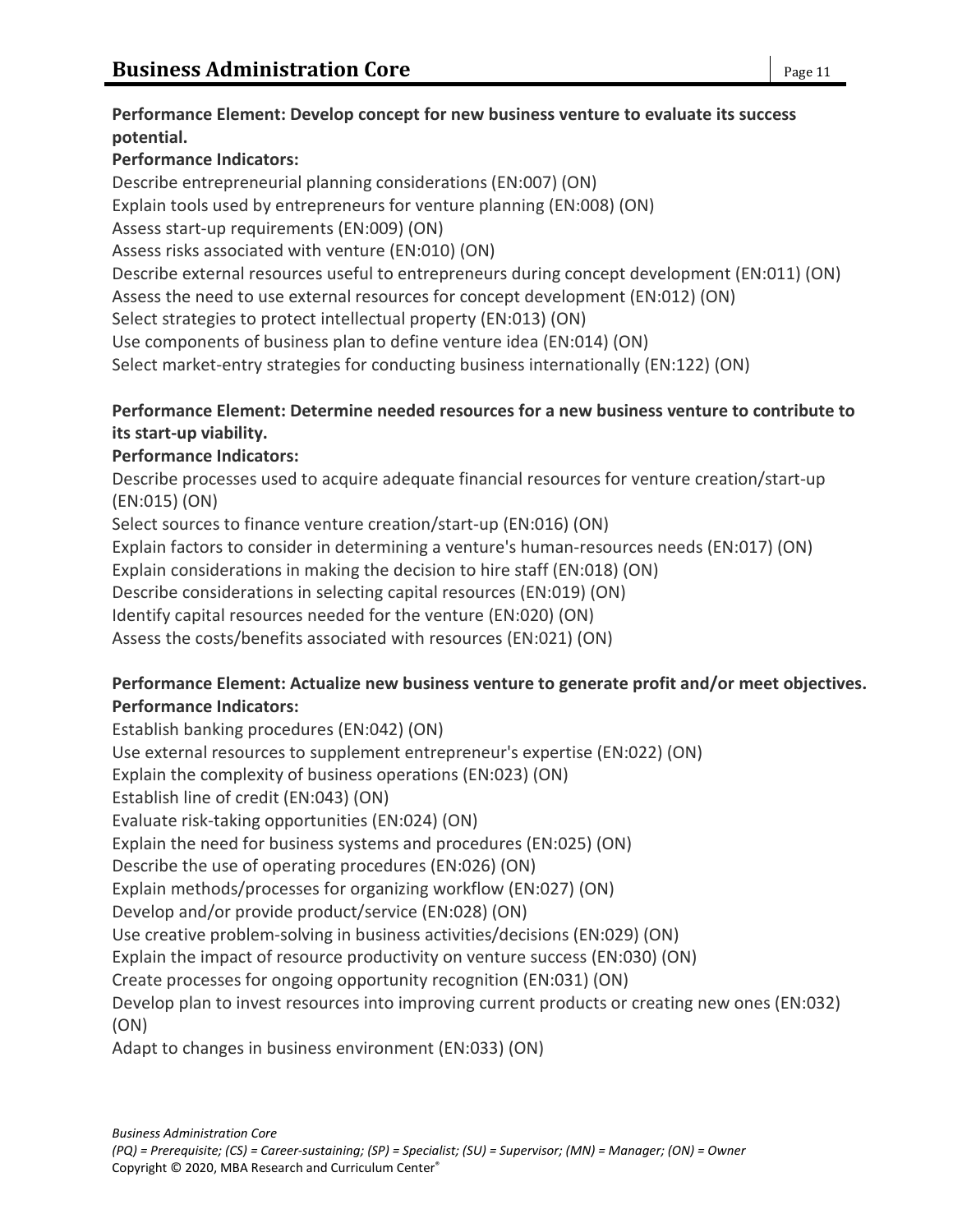**Performance Element: Select harvesting strategies to identify entrepreneur's role in the business venture.**

#### **Performance Indicators:**

Explain the need for continuation planning (EN:034) (ON) Describe methods of venture harvesting (EN:035) (ON) Evaluate options for continued venture involvement (EN:036) (ON) Develop exit strategies (EN:037) (ON)

# **Instructional Area: Financial Analysis (FI)**

**Standard: Understands tools, strategies, and systems used to maintain, monitor, control, and plan the use of financial resources**

## **Performance Element: Understand the fundamental principles of money needed to make financial exchanges.**

#### **Performance Indicators:**

Explain forms of financial exchange (cash, credit, debit, electronic funds transfer, etc.) (FI:058) (PQ) Identify types of currency (paper money, coins, banknotes, government bonds, treasury notes, etc.) (FI:059) (PQ)

Describe functions of money (medium of exchange, unit of measure, store of value) (FI:060) (PQ) Describe sources of income (wages/salaries, interest, rent, dividends, transfer payments, etc.) (FI:061) (PQ)

Explain the time value of money (FI:062) (CS)

Explain the purposes and importance of credit (FI:002, LAP-FI-002) (CS)

Explain legal responsibilities associated with financial exchanges (FI:063) (CS)

#### **Performance Element: Analyze financial needs and goals to determine financial requirements. Performance Indicators:**

Explain the need to save and invest (FI:270) (CS) Set financial goals (FI:065) (CS) Develop personal budget (FI:066) (CS) Determine personal net worth (FI:562) (CS)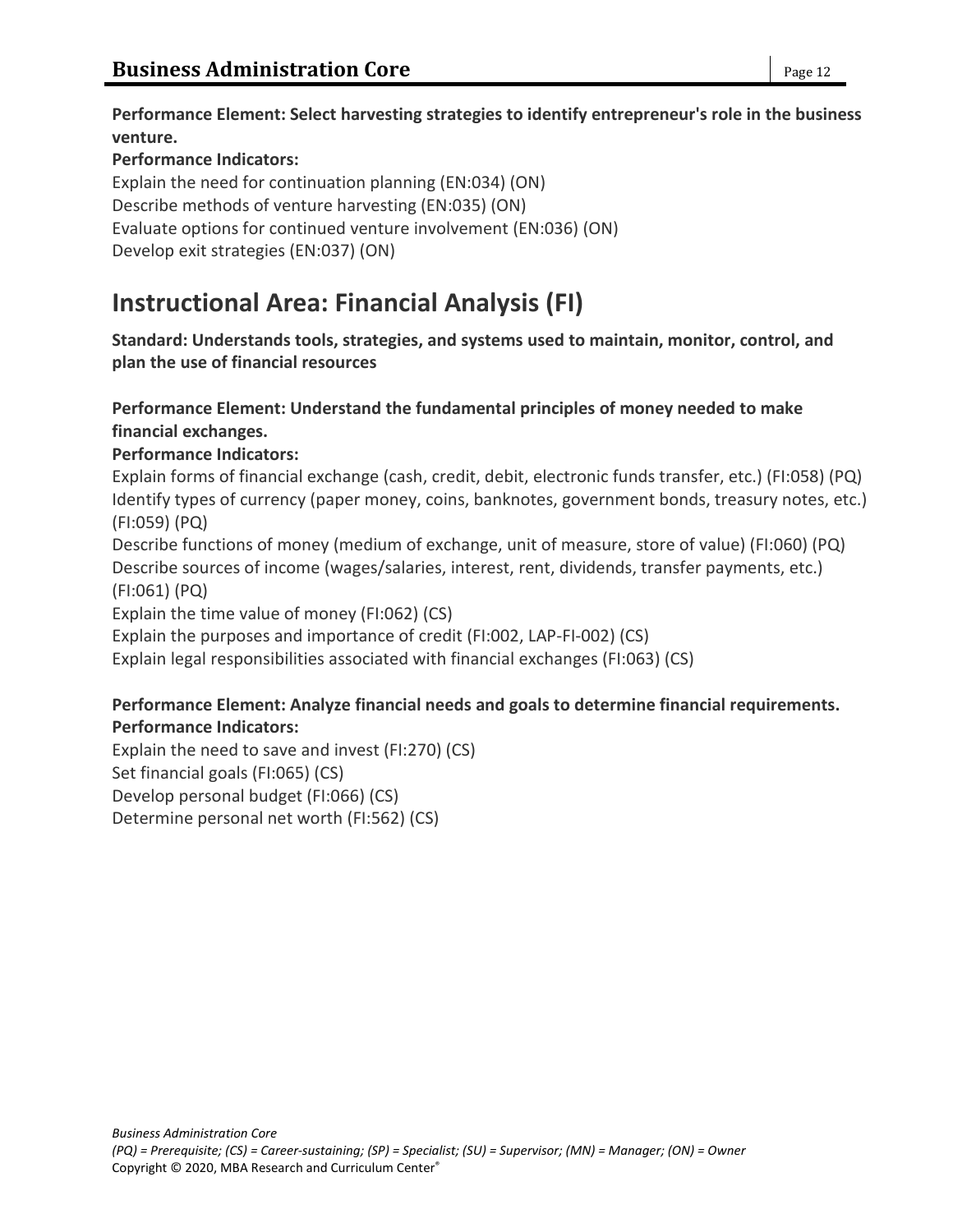#### **Performance Element: Manage personal finances to achieve financial goals. Performance Indicators:** Explain the nature of tax liabilities (FI:067) (PQ) Interpret a pay stub (FI:068) (PQ) Prepare bank account documents (e.g., checks, deposit/withdrawal slips, endorsements, etc.) (FI:560) (PQ) Maintain financial records (FI:069) (PQ) Read and reconcile bank statements (FI:070) (PQ) Calculate the cost of credit (FI:782) (CS) Demonstrate the wise use of credit (FI:071) (CS) Validate credit history (FI:072) (CS) Make responsible financial decisions (FI:783) (CS) Protect against identity theft (FI:073) (CS) Pay bills (FI:565) (CS) Apply for a consumer loan (FI:625) (SP) Control debt (FI:568) (CS) Prepare personal income tax forms (FI:074) (CS) Discuss the nature of retirement planning (FI:569) (CS) Explain the nature of estate planning (FI:572) (CS)

#### **Performance Element: Understand the use of financial-services providers to aid in financial-goal achievement.**

#### **Performance Indicators:**

Describe types of financial-services providers (FI:075) (CS) Discuss considerations in selecting a financial-services provider (FI:076) (CS)

#### **Performance Element: Use investment strategies to ensure financial well-being. Performance Indicators:**

Explain types of investments (FI:077, LAP-FI-077) (CS) Establish investment goals and objectives (FI:079) (MN)

#### **Performance Element: Use risk management products to protect a business's financial wellbeing.**

#### **Performance Indicators:**

Describe the concept of insurance (FI:081) (CS) Obtain insurance coverage (FI:082) (ON) Settle insurance losses (FI:083) (ON)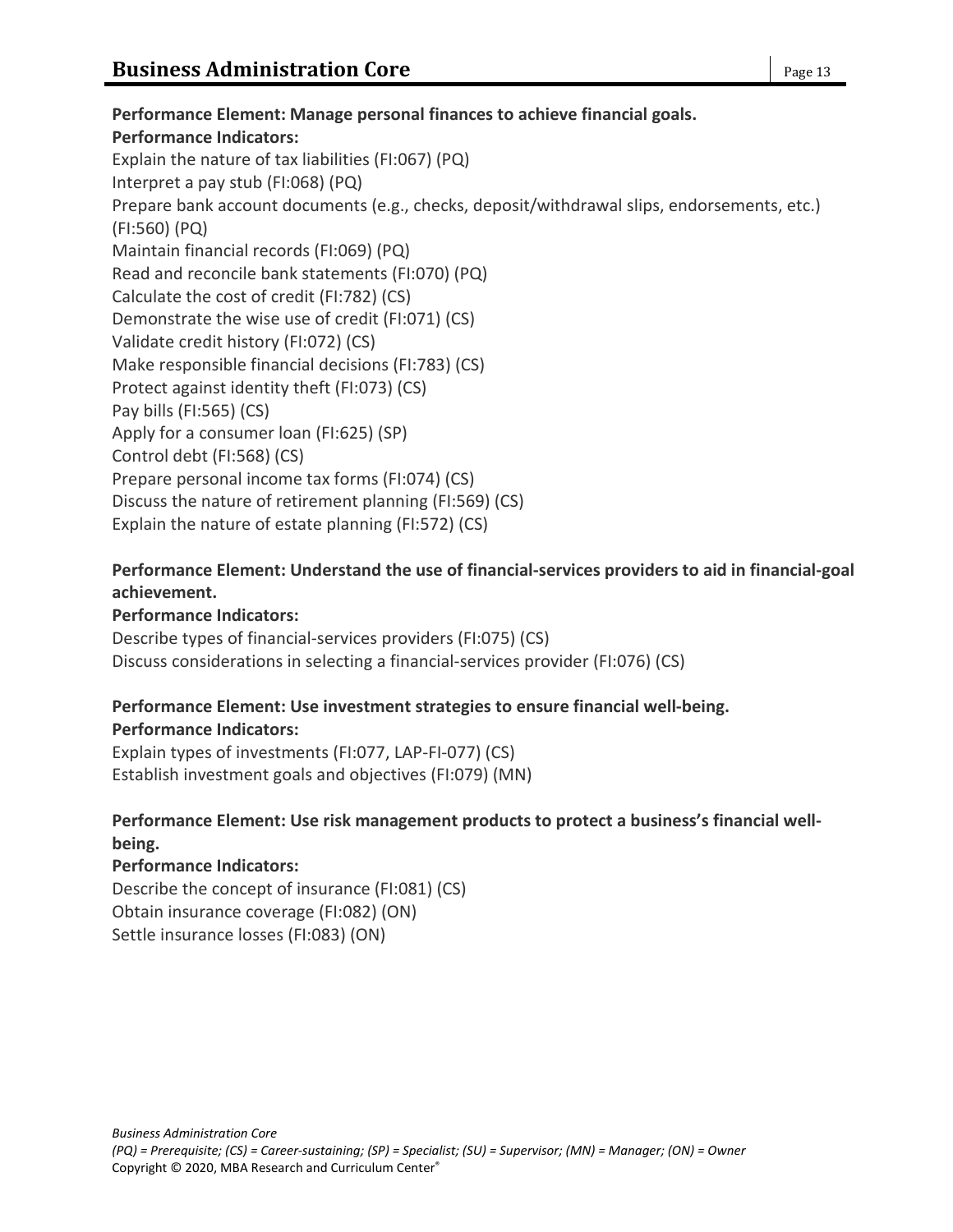**Performance Element: Acquire a foundational knowledge of accounting to understand its nature and scope.**

#### **Performance Indicators:**

Describe the need for financial information (FI:579, LAP-FI-579) (CS) Explain the concept of accounting (FI:085, LAP-FI-085) (CS) Discuss the role of ethics in accounting (FI:351, LAP-FI-351) (SP) Explain the use of technology in accounting (FI:352) (SP) Explain legal considerations for accounting (FI:353) (SP)

#### **Performance Element: Implement accounting procedures to track money flow and to determine financial status.**

#### **Performance Indicators:**

Describe the nature of cash flow statements (FI:091, LAP-FI-091) (SP) Prepare cash flow statements (FI:092) (MN) Explain the nature of balance sheets (FI:093, LAP-FI-093) (SP) Describe the nature of income statements (FI:094, LAP-FI-094) (SP)

#### **Performance Element: Acquire a foundational knowledge of finance to understand its nature and scope.**

#### **Performance Indicators:**

Explain the role of finance in business (FI:354, LAP-FI-354) (CS) Discuss the role of ethics in finance (FI:355, LAP-FI-355) (SP) Explain legal considerations for finance (FI:356) (SP)

#### **Performance Element: Implement financial skills to obtain business credit and to control its use. Performance Indicators:**

Explain the purposes and importance of obtaining business credit (FI:023) (ON) Analyze critical banking relationships (FI:039) (ON) Make critical decisions regarding acceptance of bank cards (FI:040) (ON) Determine financing needed for business operations (FI:043) (ON) Identify risks associated with obtaining business credit (FI:041) (ON) Explain sources of financial assistance (FI:031) (ON) Explain loan evaluation criteria used by lending institutions (FI:034) (ON) Complete loan application package (FI:033) (ON)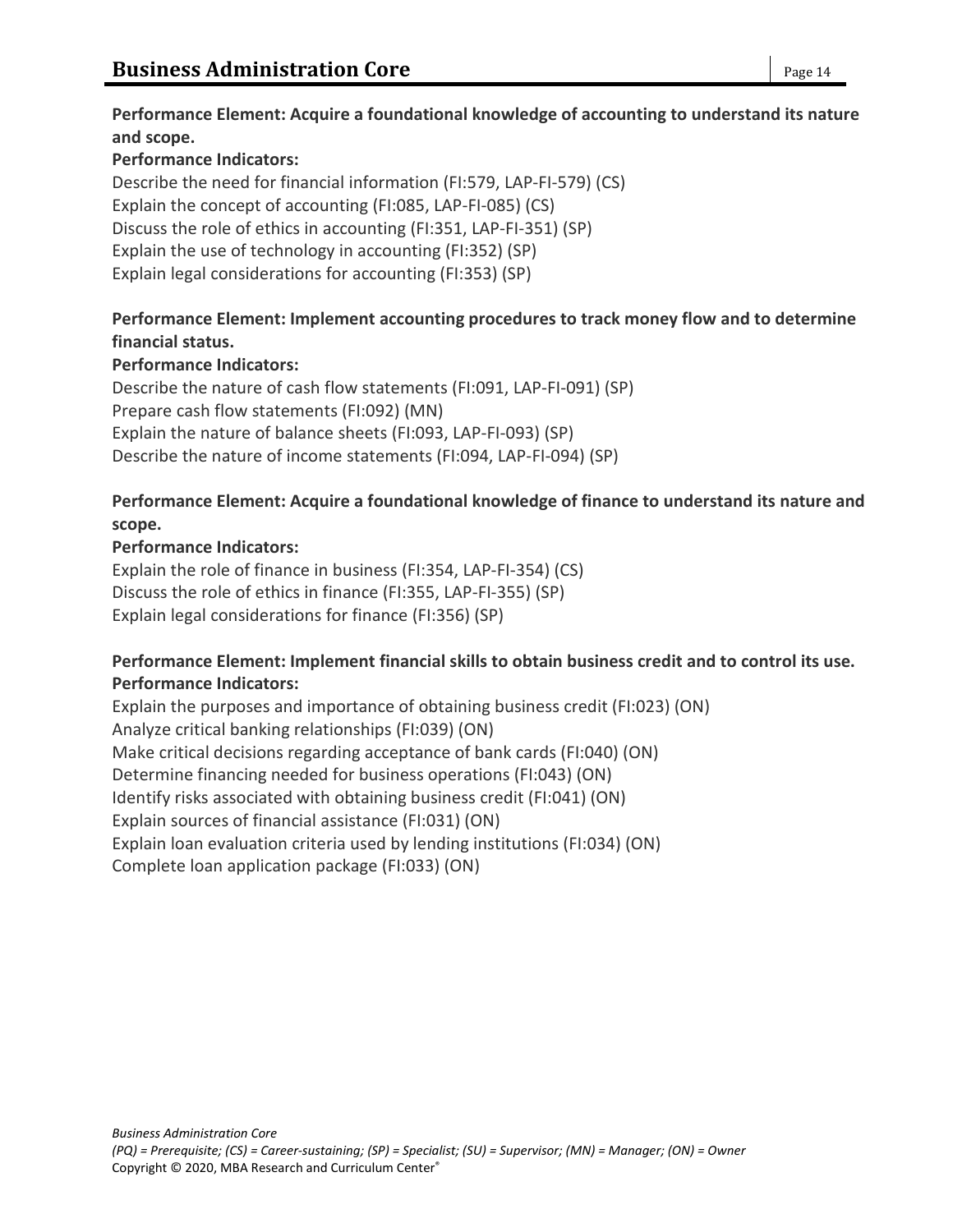**Performance Element: Manage financial resources to ensure solvency. Performance Indicators:** Describe the nature of budgets (FI:106, LAP-FI-106) (SP) Explain the nature of operating budgets (FI:098) (SU) Describe the nature of cost/benefit analysis (FI:357, LAP-FI-357) (MN) Determine relationships among total revenue, marginal revenue, output, and profit (FI:358) (MN) Develop company's/department's budget (FI:099, LAP-FI-099) (MN) Forecast sales (FI:096) (MN) Calculate financial ratios (FI:097) (MN) Interpret financial statements (FI:102) (MN) File business tax returns (FI:652) (ON) Verify the accuracy of business financial records (FI:653) (ON)

## **Instructional Area: Human Resources Management (HR)**

**Standard: Understands the tools, techniques, and systems that businesses use to plan, staff, lead, and organize its human resources**

#### **Performance Element: Understand the role and function of human resources management to obtain a foundational knowledge of its nature and scope.**

#### **Performance Indicators:**

Discuss the nature of human resources management (HR:410, LAP-HR-035) (CS) Explain the role of ethics in human resources management (HR:411, LAP-HR-411) (SP) Describe the use of technology in human resources management (HR:412) (SP)

## **Performance Element: Staff a business unit to satisfy work demands while adhering to budget constraints.**

#### **Performance Indicators:**

Determine hiring needs (HR:353) (SU) Screen job applications/résumés (HR:354) (SU) Interview job applicants (HR:355) (SU) Discuss employee compensation (HR:390) (SU) Select and hire new employees (HR:356) (SU) Conduct exit interviews (HR:357) (SU) Dismiss/Fire employees (HR:358) (SU) Maintain human resources records (HR:359) (SU)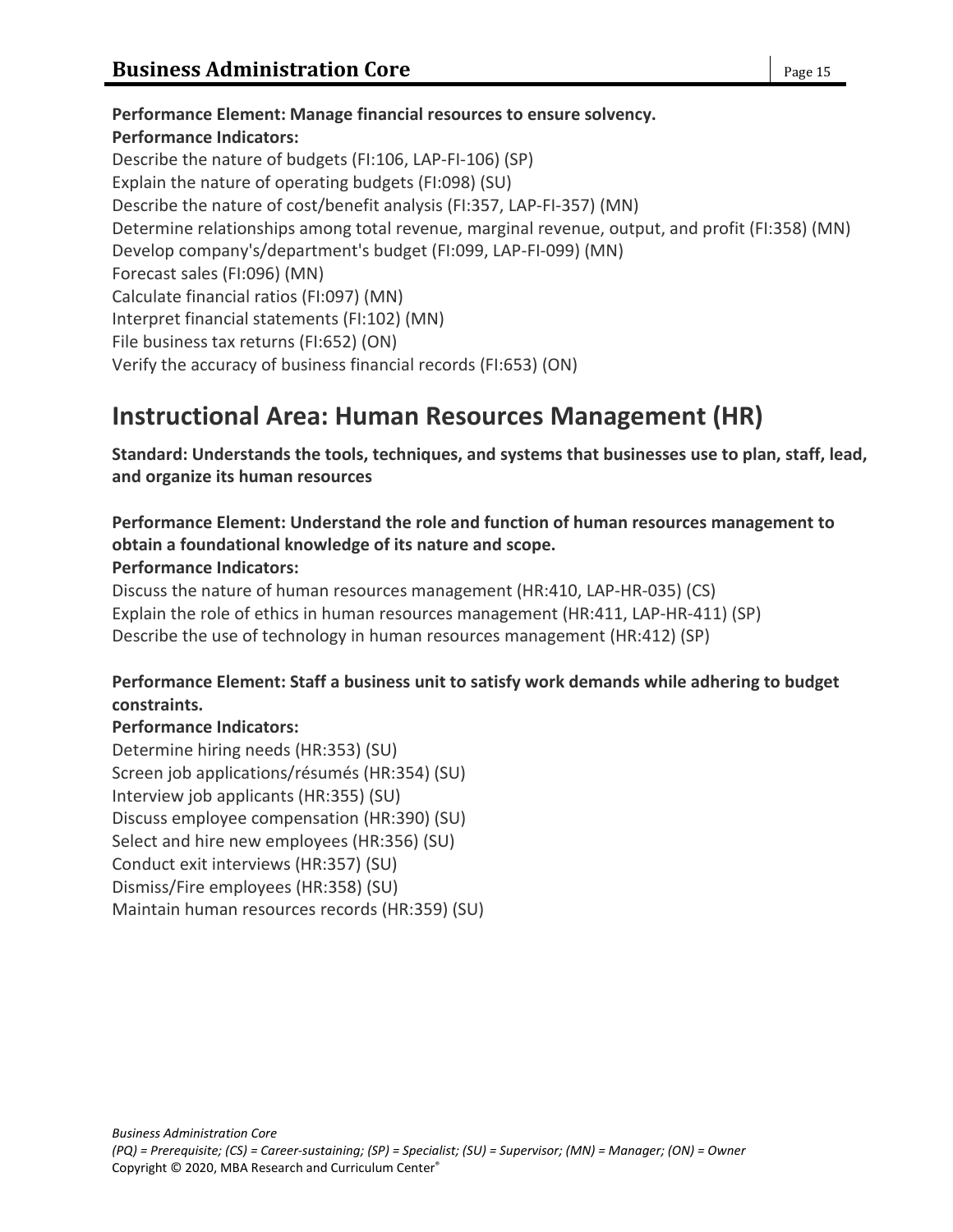**Performance Element: Manage staff growth and development to increase productivity and employee satisfaction. Performance Indicators:** Orient new employees (HR:360) (CS) Orient new employees (management's role) (HR:361) (SU) Explain the role of training and human resources development (HR:362) (SU) Explain the nature of management/supervisory training (HR:363) (SU) Explain the nature of leadership in organizations (HR:493, LAP-HR-493) (SU) Describe ways that businesses build positive employer-employee relationships (HR:449) (SU) Foster employee engagement and commitment (HR:513) (SU) Coach employees (HR:364) (SU) Recognize/Reward employees (HR:365) (SU) Maintain ongoing discussion of issues related to compensation (HR:391) (SU) Train staff (HR:392) (SU) Supervise staff (HR:393) (SU) Involve staff in company activities (HR:405) (SU) Foster "right" environment for employees (HR:403) (SU) Assess employee performance (HR:368) (SU) Ensure equitable opportunities for employees (HR:367) (SU) Assess team performance (HR:494) (SU)

## **Performance Element: Implement organizational skills to facilitate others' work efforts. Performance Indicators:**

Assist employees with prioritizing work responsibilities (HR:385) (SU) Delegate work to others (HR:386) (SU)

Coordinate efforts of cross-functional teams to achieve project/company goals (HR:387) (SU) Manage collaborative efforts (HR:388) (SU)

Harmonize tasks, projects, and employees in the context of business priorities (HR:389) (SU) Coordinate human, capital, and fiscal resources to meet business priorities (HR:508) (MN)

## **Performance Element: Resolve staff issues/problems to enhance productivity and improve employee relationships.**

#### **Performance Indicators:**

Handle employee complaints and grievances (HR:366) (SU) Explain issues associated with the payroll process (HR:394) (SU) Explain the nature of remedial action (HR:369) (SU)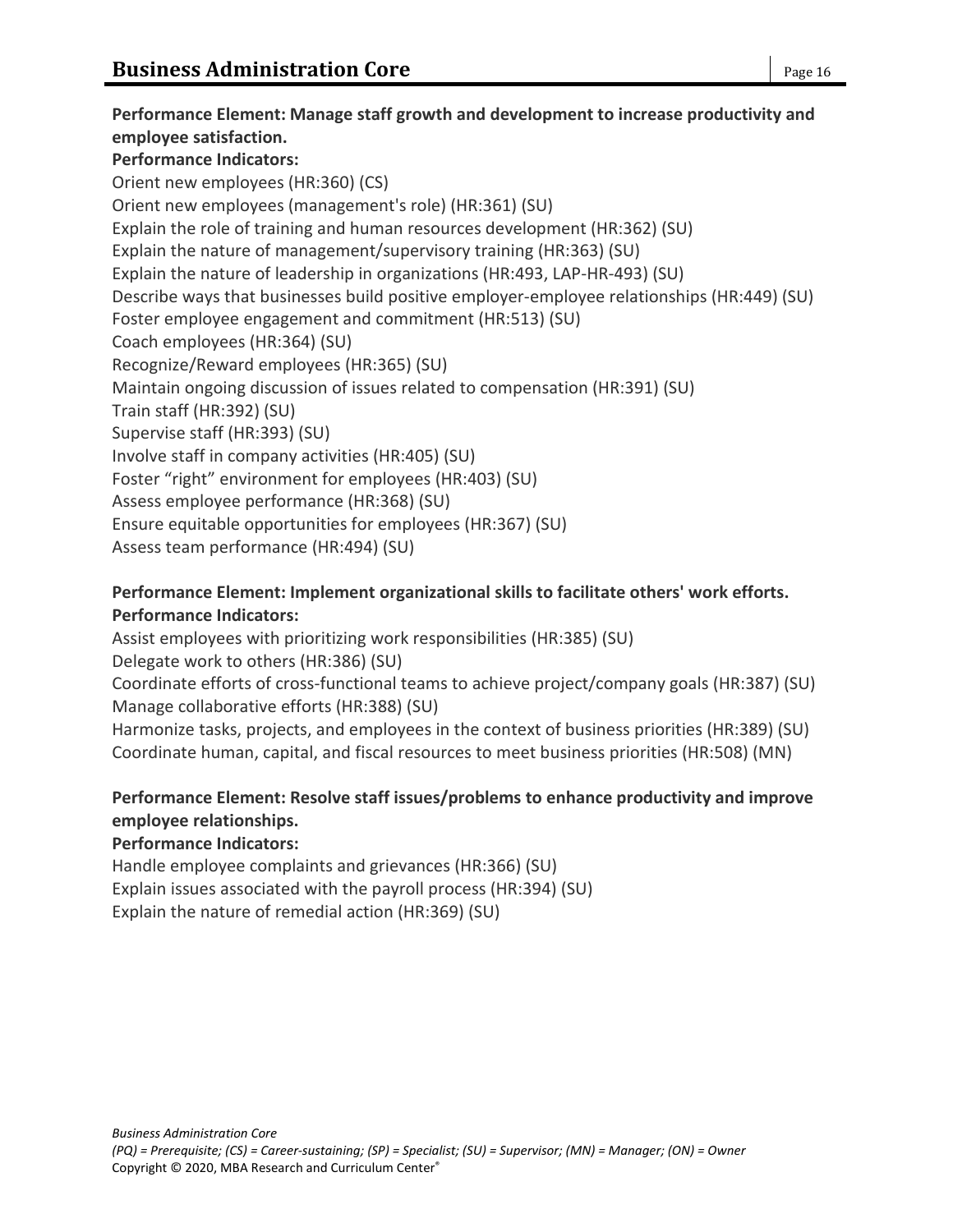# **Instructional Area: Marketing (MK)**

**Standard: Understands the tools, techniques, and systems that businesses use to create exchanges and satisfy organizational objectives**

### **Performance Element: Understand marketing's role and function in business to facilitate economic exchanges with customers.**

#### **Performance Indicators:**

Explain marketing and its importance in a global economy (MK:001, LAP-MK-004) (CS) Describe marketing functions and related activities (MK:002, LAP-MK-001) (CS)

## **Performance Element: Acquire foundational knowledge of customer/client/business behavior to understand what motivates decision-making.**

#### **Performance Indicators:**

Explain factors that influence customer/client/business buying behavior (MK:014, LAP-MK-014) (SP) Discuss actions employees can take to achieve the company's desired results (MK:015, LAP-MK-015) (SP)

Demonstrate connections between company actions and results (e.g., influencing consumer buying behavior, gaining market share, etc.) (MK:019, LAP-MK-019) (SP)

# **Instructional Area: Information Management (NF)**

**Standard: Understands tools, strategies, and systems needed to access, process, maintain, evaluate, and disseminate information to assist business decision-making**

#### **Performance Element: Use information literacy skills to increase workplace efficiency and effectiveness.**

#### **Performance Indicators:**

Assess information needs (NF:077) (CS) Obtain needed information efficiently (NF:078) (CS) Evaluate quality and source of information (NF:079) (CS) Draw conclusions based on information analysis (NF:278) (CS) Apply information to accomplish a task (NF:080) (CS) Store information for future use (NF:081) (CS)

## **Performance Element: Acquire a foundational knowledge of information management to understand its nature and scope.**

#### **Performance Indicators:**

Discuss the nature of information management (NF:110, LAP-NF-110) (CS) Explain the role of ethics in information management (NF:111) (SP) Explain legal issues associated with information management (NF:076) (SP)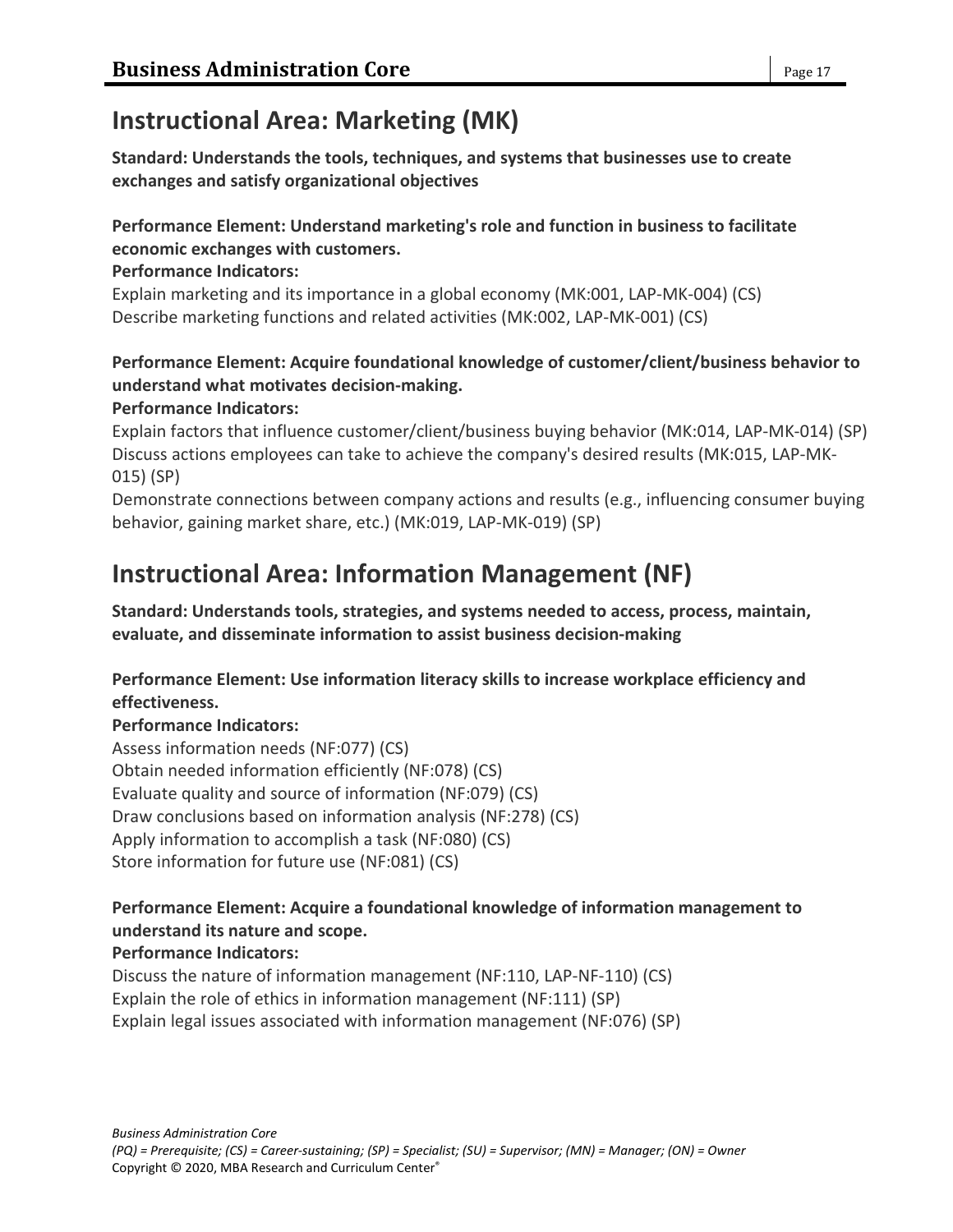**Performance Element: Utilize information-technology tools to manage and perform work responsibilities. Performance Indicators:** Identify ways that technology impacts business (NF:003, LAP-NF-004) (PQ) Explain the role of information systems (NF:083) (PQ) Discuss principles of computer systems (NF:084) (PQ) Use basic operating systems (NF:085) (PQ) Describe the scope of the Internet (NF:086) (PQ) Demonstrate basic e-mail functions (NF:004) (PQ) Demonstrate personal information management/productivity applications (NF:005) (PQ) Demonstrate basic web-search skills (NF:006) (PQ) Demonstrate basic word processing skills (NF:007) (PQ) Demonstrate basic presentation applications (NF:008) (PQ) Demonstrate basic database applications (NF:009) (PQ) Demonstrate basic spreadsheet applications (NF:010) (PQ) Use an integrated business software application package (NF:088) (CS)

Demonstrate collaborative/groupware applications (NF:011) (CS)

Create and post basic web page (NF:042) (CS)

Collaborate on and aggregate complex internal documents to create a common voice (NF:215) (SP) Establish specifications for selecting hardware/software systems (NF:091) (MN) Determine venture's information technology needs (NF:012) (MN)

## **Performance Element: Maintain business records to facilitate business operations. Performance Indicators:**

Describe the nature of business records (NF:001, LAP-NF-001) (SP) Maintain customer records (NF:002) (SP)

## **Performance Element: Acquire information to guide business decision-making. Performance Indicators:**

Describe current business trends (NF:013) (SP) Monitor internal records for business information (NF:014) (SP) Conduct an environmental scan to obtain business information (NF:015, LAP-NF-015) (SP) Interpret statistical findings (NF:093) (SP) Translate research findings into actionable business recommendations (NF:216) (SP)

## **Performance Element: Create and access databases to acquire information for business decisionmaking.**

## **Performance Indicators:**

Explain the principles of data analysis (NF:139) (SP)

Explain the nature of tools that can be used to access information in the database system (NF:140) (SP)

Access information in the database system (NF:141) (SP)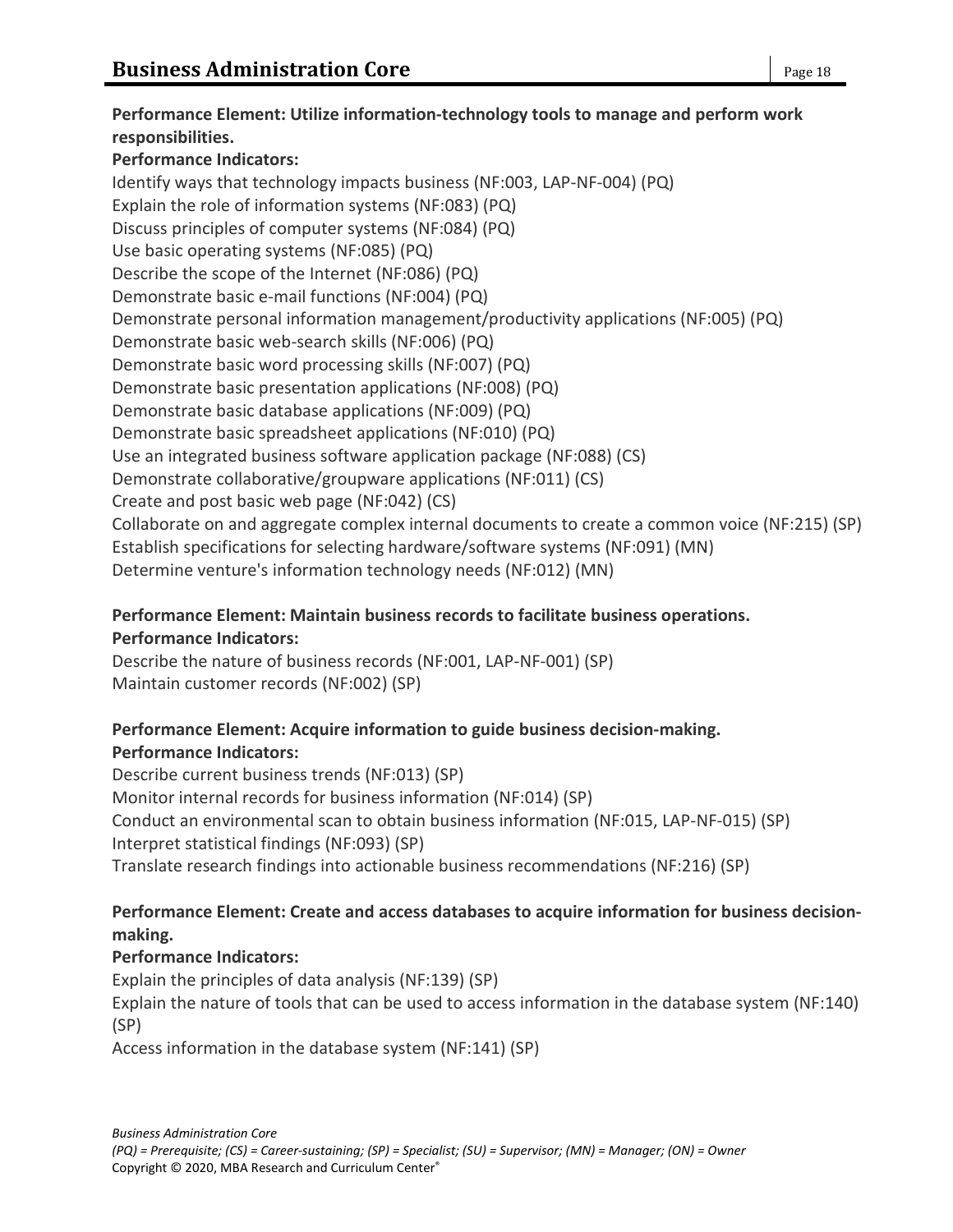**Performance Element: Apply data mining methods to acquire pertinent information for business decision-making.**

#### **Performance Indicators:**

Discuss the nature of data mining (NF:148) (CS) Describe data mining tools and techniques (NF:149) (SP) Discuss the importance of ethics in data mining (NF:150) (SP) Demonstrate basic data mining techniques (NF:151) (SP) Interpret data mining findings (NF:152) (SP)

# **Instructional Area: Operations (OP)**

**Standard: Understands the processes and systems implemented to monitor, plan, and control the day-to-day activities required for continued business functioning**

#### **Performance Element: Understand operation's role and function in business to value its contribution to a company.**

#### **Performance Indicators:**

Explain the nature of operations (OP:189, LAP-OP-189) (CS) Discuss the role of ethics in operations (OP:190, LAP-OP-190) (SP) Describe the use of technology in operations (OP:191) (SP)

#### **Performance Element: Adhere to health and safety regulations to support a safe work environment.**

#### **Performance Indicators:**

Describe health and safety regulations in business (OP:004) (PQ) Report noncompliance with business health and safety regulations (OP:005) (PQ)

#### **Performance Element: Implement safety procedures to minimize loss. Performance Indicators:**

Follow instructions for use of equipment, tools, and machinery (OP:006) (PQ) Follow safety precautions (OP:007) (PQ) Maintain a safe work environment (OP:008) (CS) Explain procedures for handling accidents (OP:009) (CS) Handle and report emergency situations (OP:010) (CS)

#### **Performance Element: Determine needed safety policies/procedures to protect employees. Performance Indicators:**

Identify potential safety issues (OP:151) (MN) Establish safety policies and procedures (OP:012) (MN)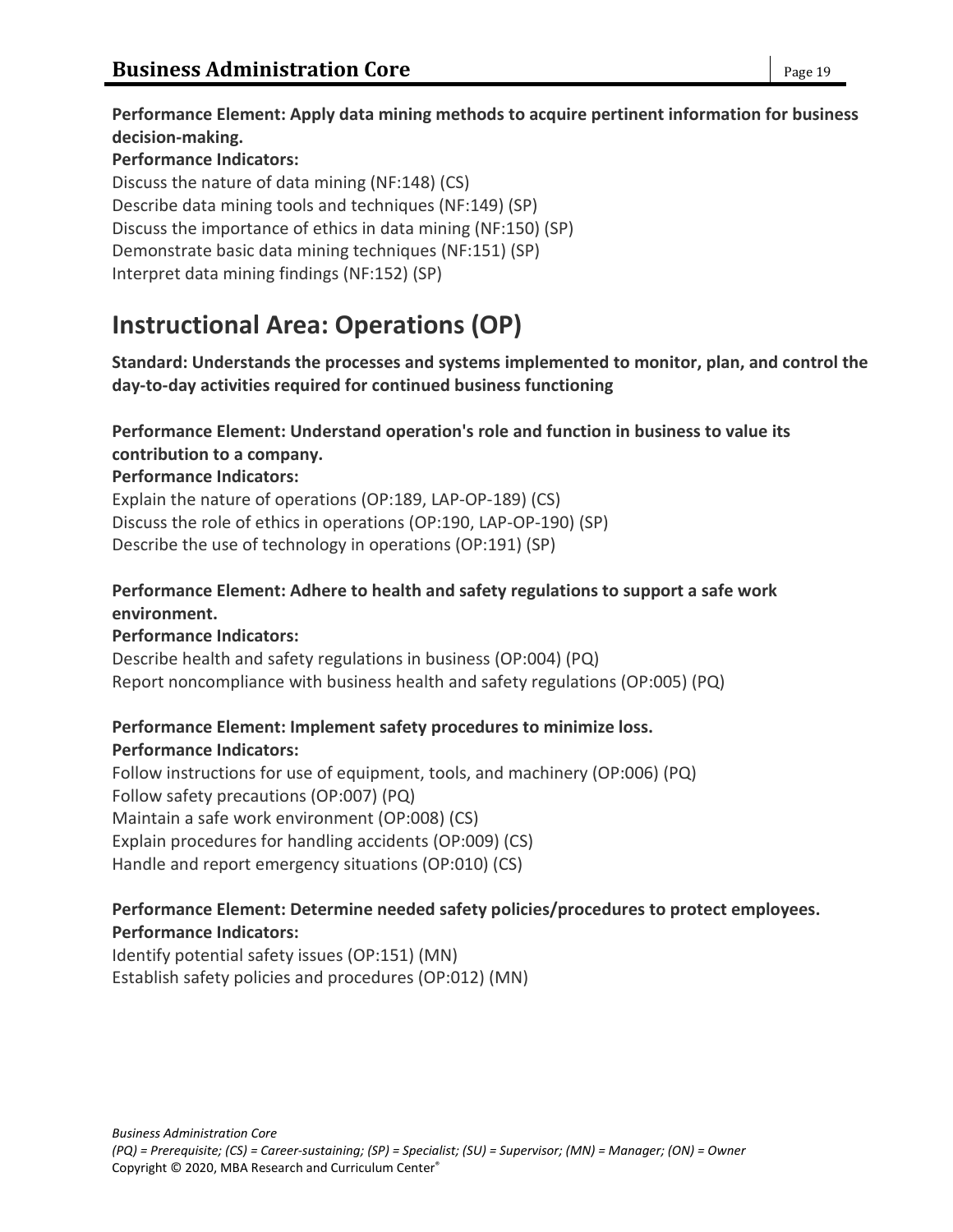#### **Performance Element: Implement security policies/procedures to minimize chance for loss. Performance Indicators:**

Explain routine security precautions (OP:013) (CS) Follow established security procedures/policies (OP:152) (CS) Protect company information and intangibles (OP:153) (CS)

**Performance Element: Comply with security rules, regulations, and codes (e.g., property, privacy, access, confidentiality) to protect customer and company information, reputation, and image. Performance Indicators:**

Explain information privacy, security, and confidentiality considerations in business (OP:441) (CS) Maintain data security (OP:064) (CS)

## **Performance Element: Develop policies/procedures to protect workplace security. Performance Indicators:**

Identify potential security issues (OP:154) (MN) Establish policies to protect company information and intangibles (OP:155) (MN) Establish policies to maintain a non-hostile work environment (OP:156) (SU) Establish policies and procedures to maintain physical security of the work environment (OP:157) (MN)

### **Performance Element: Acquire a foundational knowledge of project management to understand its nature and scope.**

### **Performance Indicators:**

Explain the nature of project management (OP:158, LAP-OP-158) (SP) Describe the role of ethics in project management (OP:675, LAP-OP-675) (SP)

#### **Performance Element: Utilize project management skills to improve workflow and minimize costs.**

#### **Performance Indicators:**

Plan project (OP:519, LAP-OP-519) (CS) Monitor projects and take corrective actions (OP:520, LAP-OP-520) (CS) Evaluate project success (OP:521, LAP-OP-521) (CS) Identify resources needed for project (OP:003, LAP-OP-531) (SP) Develop project plan (OP:001, LAP-OP-001) (SP) Apply project-management tools to monitor and communicate project progress (OP:002) (SP) Evaluate project results (OP:159) (SP)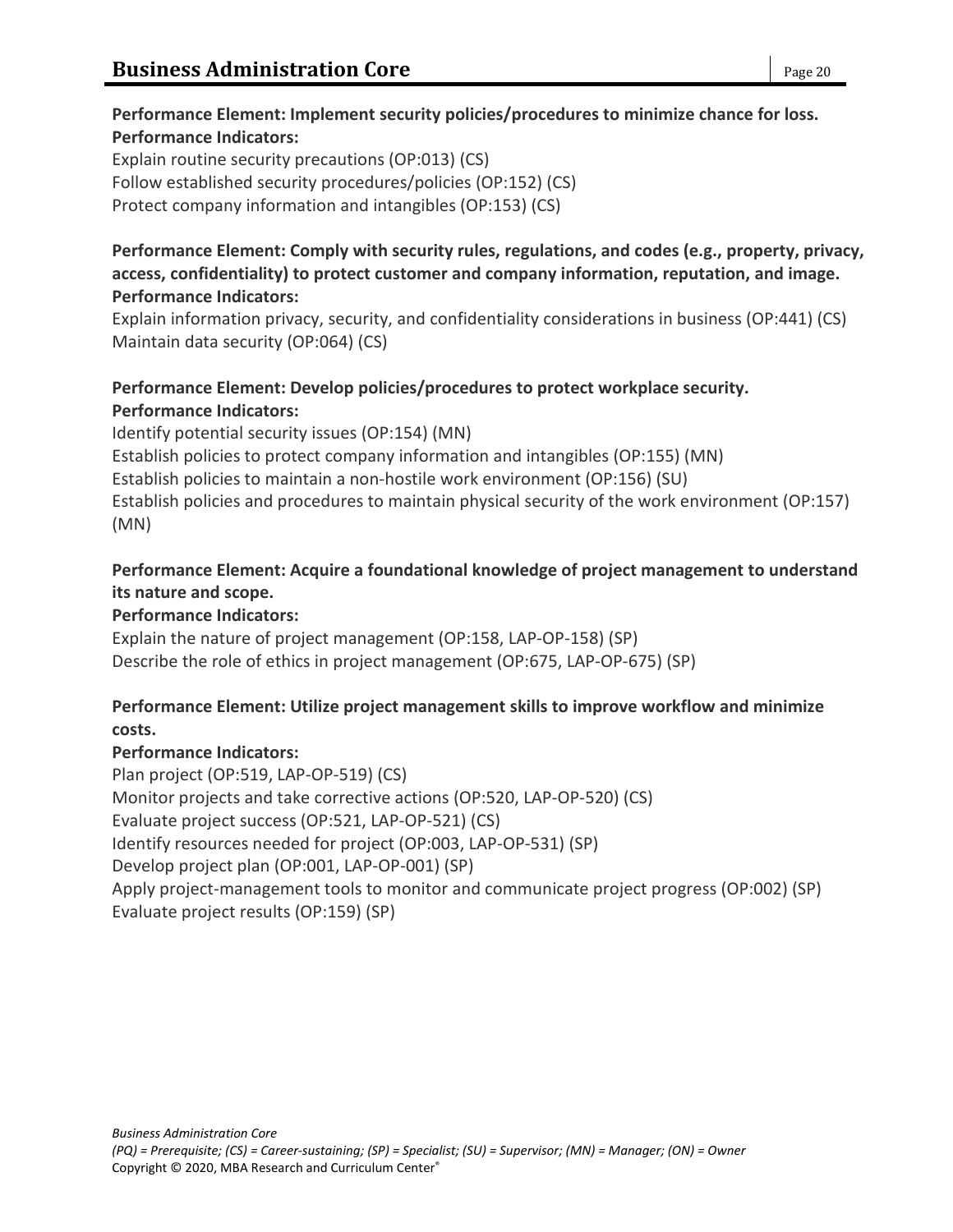**Performance Element: Implement purchasing activities to obtain business supplies, equipment, resources, and services. Performance Indicators:** Explain the nature and scope of purchasing (OP:015, LAP-OP-002) (CS) Place orders/reorders (OP:016) (CS) Maintain inventory of supplies (OP:031) (CS) Discuss the importance of utilizing ethical purchasing methods (OP:246) (SP) Explain the impact of the purchasing process on productivity (OP:247) (SP) Manage the bid process in purchasing (OP:160) (SP) Select vendors (OP:161) (SP) Evaluate vendor performance (OP:162) (SP)

Establish bid specifications (OP:243) (MN)

## **Performance Element: Understand production's role and function in business to recognize its need in an organization.**

#### **Performance Indicators:**

Explain the concept of production (OP:017, LAP-OP-017) (CS)

#### **Performance Element: Implement quality-control processes to minimize errors and to expedite workflow.**

#### **Performance Indicators:**

Identify quality-control measures (OP:163, LAP-OP-008) (SP) Utilize quality control methods at work (OP:164) (SP) Describe crucial elements of a quality culture (OP:019) (SP) Resolve problems with suppliers' quality issues (OP:652) (SP) Describe the role of management in the achievement of quality (OP:020) (MN) Establish efficient operating systems (OP:022) (MN)

#### **Performance Element: Implement expense-control strategies to enhance a business's financial wellbeing.**

#### **Performance Indicators:**

Explain the nature of overhead/operating costs (OP:024, LAP-OP-009) (SP) Explain employee's role in expense control (OP:025, LAP-OP-025) (SP) Control use of supplies (OP:026) (SU) Conduct breakeven analysis (OP:192) (MN) Negotiate service and maintenance contracts (OP:027) (MN) Negotiate lease or purchase of facility (OP:028) (MN) Develop expense control plans (OP:029) (MN) Use budgets to control operations (OP:030) (MN)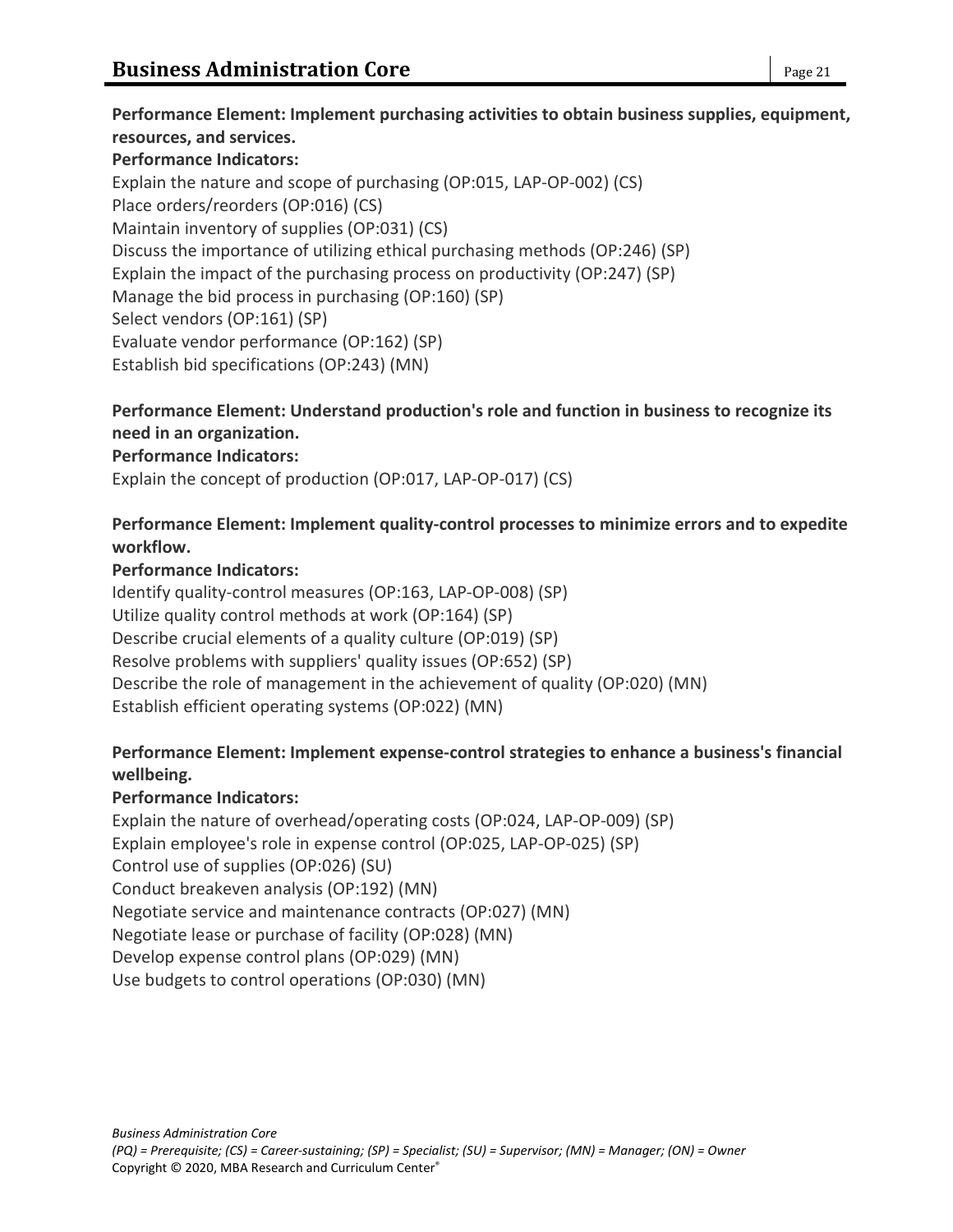#### **Performance Element: Implement organizational skills to improve efficiency and work flow. Performance Indicators:**

Organize and prioritize work (OP:228) (CS) Coordinate work with that of team members (OP:230) (CS) Coordinate activities with those of other departments (OP:196) (SP)

#### **Performance Element: Maintain work flow to enhance productivity. Performance Indicators:**

Monitor and ensure completion of delegated tasks (OP:354) (SP) Streamline work processes (OP:355) (SP)

**Performance Element: Maintain property and equipment to facilitate ongoing business activities. Performance Indicators:**

Comply with policies and procedures for use of property and equipment (OP:442) (CS)

#### **Performance Element: Understand supply chain management role to recognize its need in business.**

## **Performance Indicators:**

Explain the concept of supply chain (OP:443) (CS) Explain the benefits of supply chain collaboration (OP:444) (SP)

# **Instructional Area: Professional Development (PD)**

**Standard: Understands concepts, tools, and strategies used to explore, obtain, and develop in a business career**

**Performance Element: Acquire self-development skills to enhance relationships and improve efficiency in the work environment.**

#### **Performance Indicators:**

Maintain appropriate personal appearance (PD:002, LAP-PD-002) (PQ) Demonstrate systematic behavior (PD:009) (PQ) Set personal goals (PD:018, LAP-PD-016) (CS) Balance personal and professional responsibilities (PD:179) (SP)

**Performance Element: Understand and follow company rules and regulations to maintain employment.**

## **Performance Indicators:**

Adhere to company protocols and policies (PD:250, LAP-PD-250) (CS) Follow rules of conduct (PD:251, LAP-PD-251) (CS) Follow chain of command (PD:252, LAP-PD-252) (CS)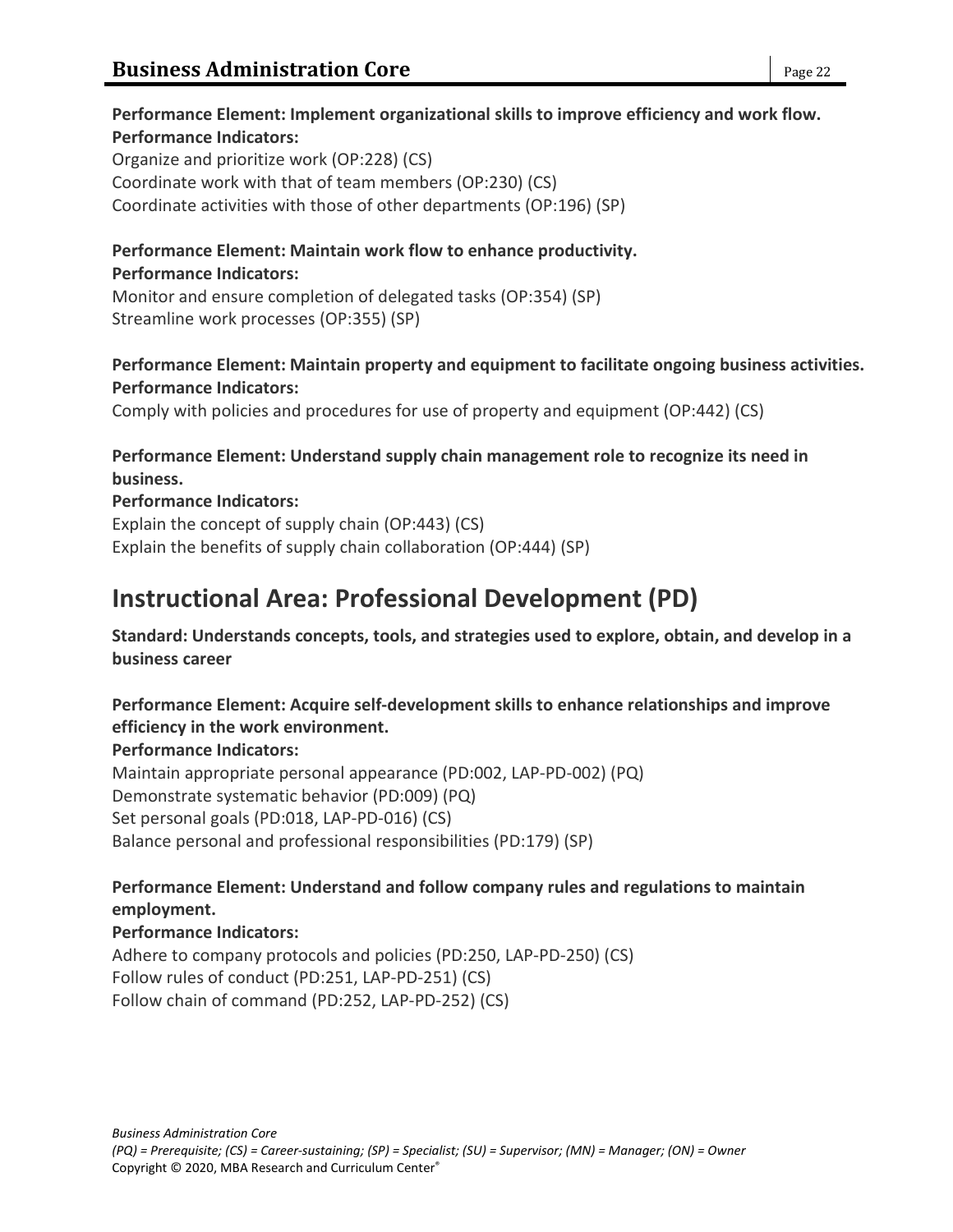### **Performance Element: Achieve organizational goals to contribute to company growth. Performance Indicators:**

Determine the nature of organizational goals (PD:254) (SP) Ascertain employee's role in meeting organizational goals (PD:255) (SP) Establish performance standards to meet organizational goals (PD:256) (MN) Monitor progress in achieving organizational goals (PD:257) (MN)

#### **Performance Element: Utilize critical-thinking skills to determine best options/outcomes. Performance Indicators:**

Explain the need for innovation skills (PD:126, LAP-PD-126) (CS) Make decisions (PD:017, LAP-PD-017) (CS) Demonstrate problem-solving skills (PD:077, LAP-PD-077) (CS) Demonstrate appropriate creativity (PD:012, LAP-PD-012) (SP) Use time-management skills (PD:019, LAP-PD-001) (SP)

#### **Performance Element: Participate in career planning to enhance job-success potential. Performance Indicators:**

Assess personal interests and skills needed for success in business (PD:013) (PQ) Analyze employer expectations in the business environment (PD:020) (PQ) Explain the rights of workers (PD:021) (PQ) Identify sources of career information (PD:022) (CS) Identify tentative occupational interest (PD:023) (CS) Explain employment opportunities in business (PD:025, LAP-PD-025) (CS) Explain career opportunities in entrepreneurship (PD:066, LAP-PD-066) (CS)

## **Performance Element: Implement job-seeking skills to obtain employment. Performance Indicators:**

Utilize job-search strategies (PD:026) (PQ) Complete a job application (PD:027) (PQ) Interview for a job (PD:028) (PQ) Write a follow-up letter after job interviews (PD:029) (CS) Write a letter of application (PD:030) (CS) Prepare a résumé (PD:031) (CS) Use networking techniques to identify employment opportunities (PD:037) (SP)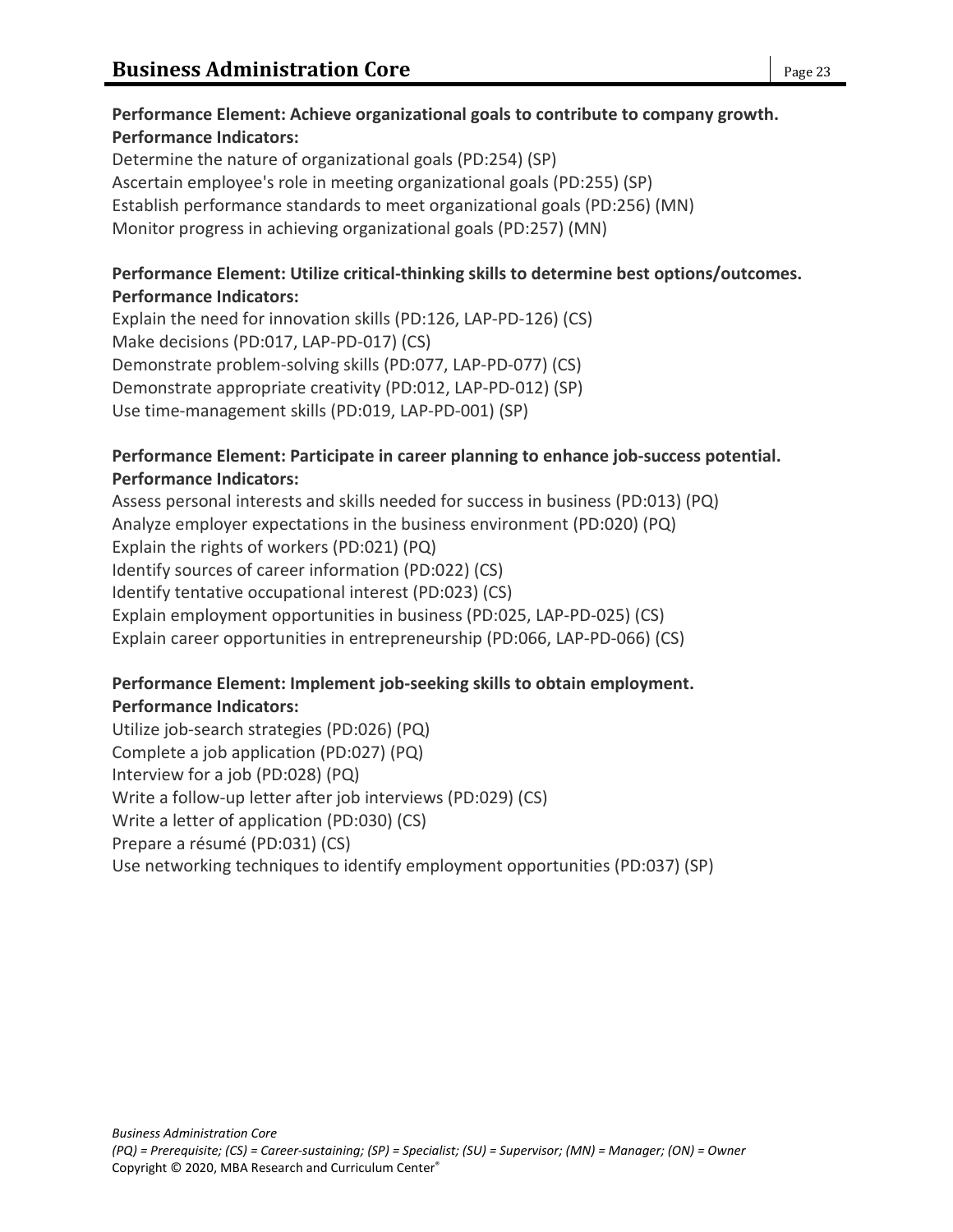### **Performance Element: Utilize career-advancement activities to enhance professional development.**

## **Performance Indicators:**

Describe techniques for obtaining work experience (e.g., volunteer activities, internships) (PD:032) (PQ)

Explain the need for ongoing education as a worker (PD:033) (PQ)

Explain possible advancement patterns for jobs (PD:034) (PQ)

Identify skills needed to enhance career progression (PD:035) (SP)

Utilize resources that can contribute to professional development (e.g., trade journals/periodicals, professional/trade associations, classes/seminars, trade shows, and mentors) (PD:036) (SP)

# **Instructional Area: Strategic Management (SM)**

**Standard: Understands tools, techniques, and systems that affect a business's ability to plan, control, and organize an organization/department**

**Performance Element: Recognize management's role to understand its contribution to business success.**

## **Performance Indicators:**

Explain the concept of management (SM:001, LAP-SM-001) (CS) Explain factors that affect management (SM:100) (SP) Explain the nature of managerial ethics (SM:002) (MN) Discuss the nature of balanced scorecards (SM:078) (MN)

#### **Performance Element: Utilize planning tools to guide organization's/department's activities. Performance Indicators:**

Explain the nature of business plans (SM:007, LAP-SM-007) (MN) Develop company goals/objectives (SM:008) (ON) Define business mission (SM:009) (ON) Conduct an organizational SWOT (SM:010) (ON) Explain external planning considerations (SM:011) (MN) Identify and benchmark key performance indicators (e.g., dashboards, scorecards, etc.) (SM:027) (MN) Develop action plans (SM:012) (ON) Develop business plan (SM:013, LAP-SM-013) (ON)

## **Performance Element: Control an organization's/department's activities to encourage growth and development.**

## **Performance Indicators:**

Select and apply metrics for measuring organizational success (SM:074) (MN) Analyze operating results in relation to budget/industry (SM:005) (MN) Track performance of business plan (SM:006) (MN) Determine alternative actions to take when goals are not being met (SM:043) (MN) Evaluate opportunities for potential company changes (SM:044) (MN)